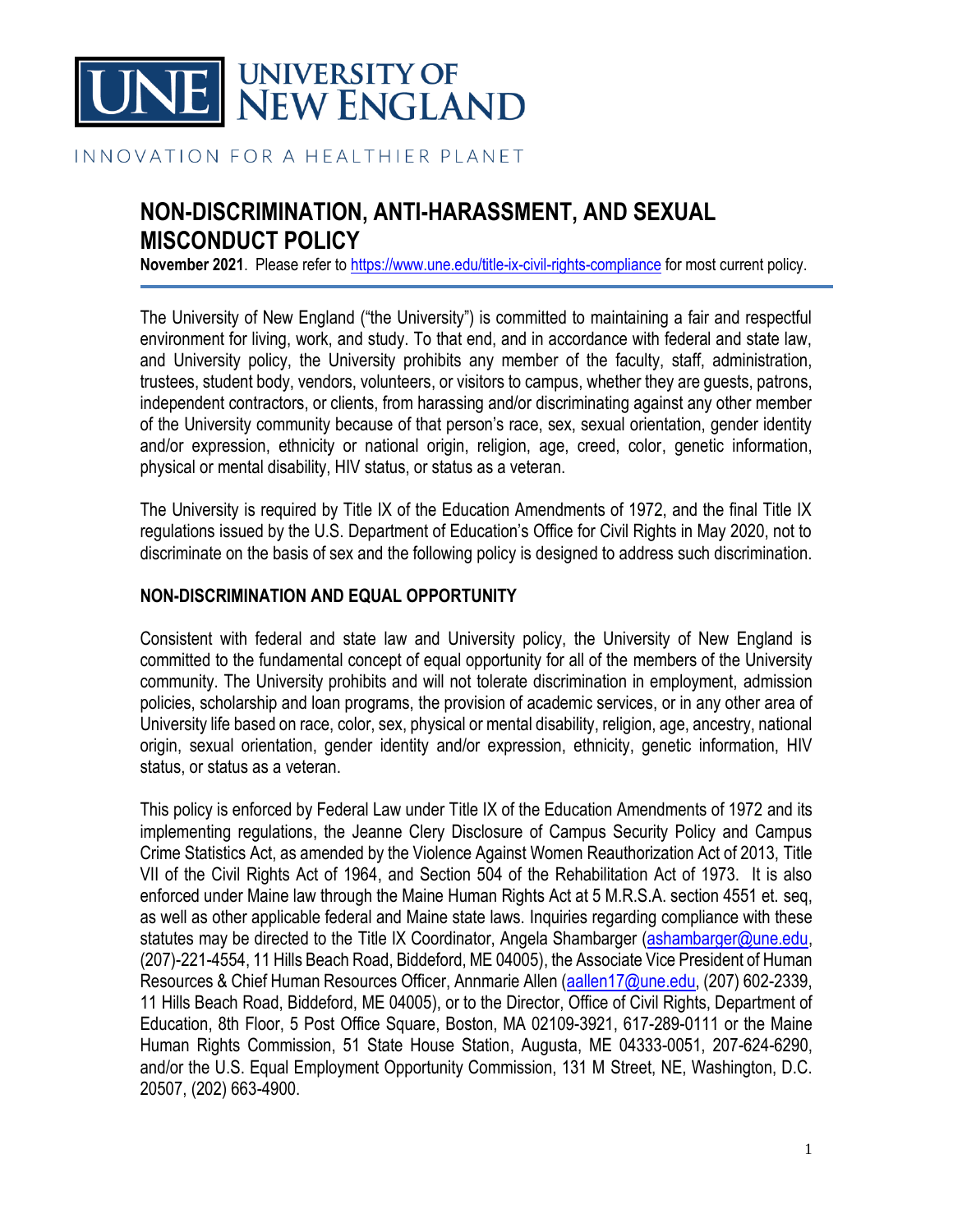Every member of this University community is expected to uphold this policy as a matter of mutual respect and fundamental fairness in human relations. Every student of this institution has a responsibility to behave in accordance with this policy as a condition of enrollment. Further, every University employee has an obligation to observe UNE policies, as well as federal and state law, as a term of employment.

Merit and productivity, free from prohibited bias, will continue to guide decisions relating to employment and enrollment. No person will be penalized for good faith utilization of or participation in channels available for resolving concerns dealing with prohibited discrimination, harassment, or sexual misconduct.

Discrimination, harassment, and sexual misconduct, including sexual assault, dating violence, domestic violence, and stalking, undermine the character and mission of the University and will not be tolerated. Students and employees who engage in conduct prohibited under this Policy may be subject to disciplinary action, including dismissal from the University or termination of employment. In addition, the University will provide remedies to a Complainant designed to restore or preserve equal access to the University's education programs or activities where a determination of responsibility has been made against a Respondent.

In addition, this policy specifically prohibits any and all forms of sexual or gender-based harassment, and all forms of sexual misconduct, including sexual assault, dating violence, domestic violence, stalking, and sexual exploitation. This policy also addresses consensual sexual or romantic interactions where a supervisory relationship and/or power imbalance exists. This policy covers conduct that falls within the jurisdiction set forth in the May 2020 Title IX regulations, as well as conduct that falls outside of Title IX such as gender-based and sexual harassment that does not meet the Title IX regulations' definition and conduct that occurs outside of the United States but still within the University's education programs or activities. The University condemns all forms of sexual misconduct, even conduct that does not meet the definition of sexual harassment under Title IX. Accordingly, this Policy provides procedures for reporting and investigating sexual harassment that falls outside of Title IX's definition of sexual harassment or outside of Title IX's geographic scope but is nonetheless detrimental to the safety and wellbeing of the University community.

# **TITLE IX COORDINATOR/ DEPUTY TITLE IX COORDINATORS**

The Title IX Coordinator is the individual designated by the President with responsibility for providing education and training about discrimination, harassment and sexual misconduct, including sexual assault, dating violence, domestic violence or stalking to the University community and for receiving and investigating reports and complaints of discrimination, harassment, and sexual misconduct in accordance with this policy. The **Title IX Coordinator** is Angela Shambarger, 207-221-4554 or [ashambarger@une.edu](mailto:ashambarger@une.edu) . You may also contact one of the **Deputy Title IX Coordinators**: Jennifer DeBurro, Vice President for Student Affairs at 207-602-2372 or ideburro@une.edu; Ray Handy, Associate Dean of Student Affairs at 207-221-4213 or [rhandy@une.edu;](mailto:rhandy@une.edu) Heather Davis, Director of Athletics at 207-602-2629 or [hdavis@une.edu;](mailto:hdavis@une.edu) Janna Merritt, Assistant Director of Human Resources, 207-602-2281 or [jmerritt2@une.edu;](mailto:jmerritt2@une.edu) or Ed Doyle, Senior Associate Director of Human Resources, 207-221-4307 or [edoyle1@une.edu.](mailto:edoyle1@une.edu) In addition, **Student Counseling Services** may be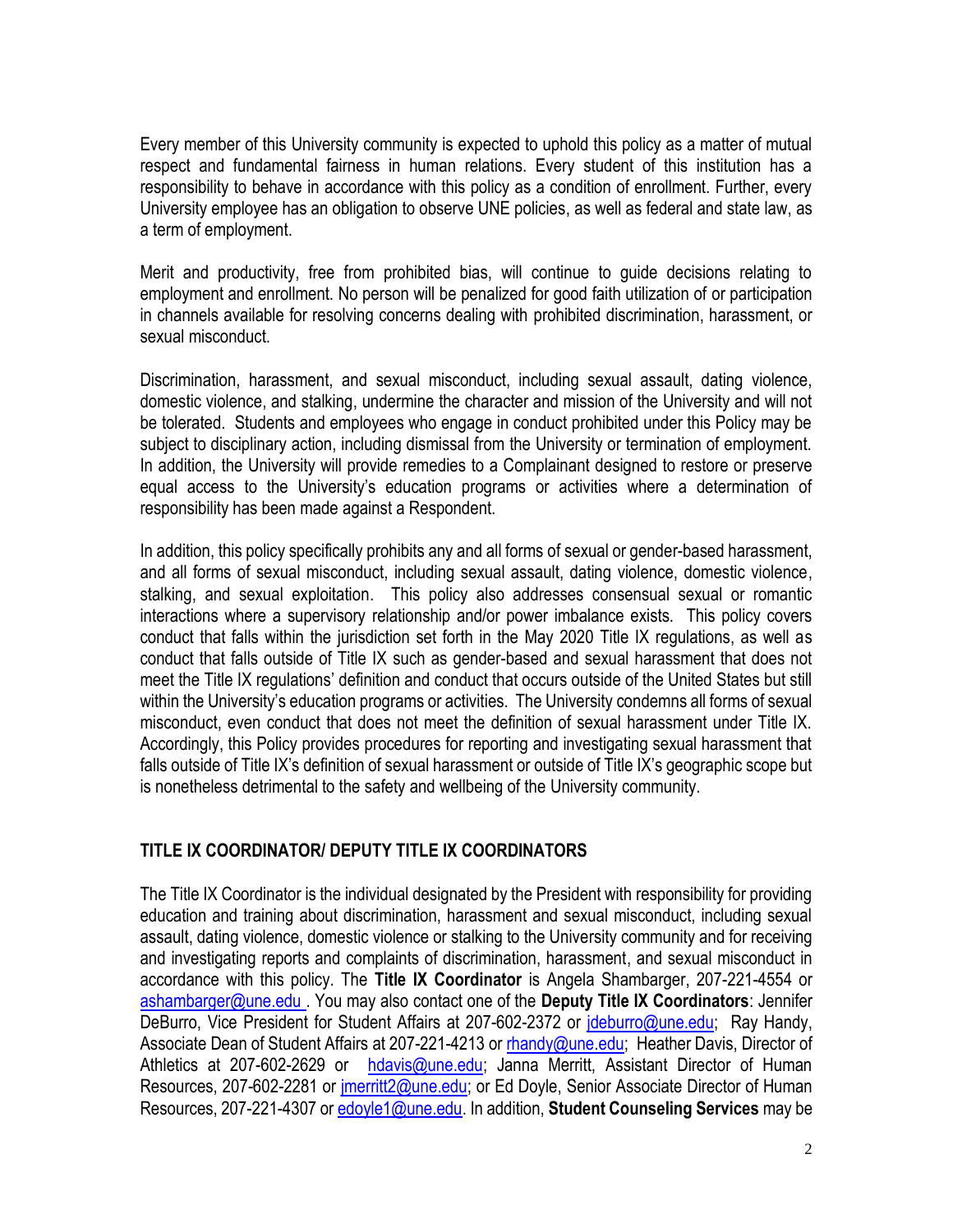reached at 207-602-2549 on the Biddeford campus and 207-221-4550 on the Portland campus. **In case of an emergency** dial 366 from any campus phone for both the Portland and the Biddeford campus. Dial 207-283-0176 from any non-campus phone. Local Law enforcement can be reached by dialing 911.

The Title IX Coordinator/ Deputy Title IX Coordinators will: (1) provide oversight of any investigation of claims of discrimination, harassment, or sexual misconduct in violation of this policy; (2) be available to assist any individual to access the resources of the University or the community in the event of any complaint under this policy; (3) assist anyone who wishes to report a crime to local law enforcement; (4) be responsible for all training and education programs and monitoring the campus climate with regard to discrimination, harassment, and sexual misconduct; and (5) complete required annual reports to government agencies.

### **APPLICABLE PROCESSES**

The nature of the conduct alleged, the geographic location in which it occurs, and the status of the parties will dictate the applicable process to be used for investigating and resolving reports.

- When the reported conduct falls within the Title IX regulations, the University's Title IX grievance process will be used for both employees and students, linked here: [https://www.une.edu/title-ix-civil-rights-compliance.](https://www.une.edu/title-ix-civil-rights-compliance)
	- $\circ$  When the reported conduct involves both Title IX and non-Title IX allegations arising out of the same facts and circumstances, the University's Title IX grievance process will be used: https://www.une.edu/title-ix-civil-rights-compliance.
- When the reported conduct against a student involves either (a) gender-based harassment or sexual misconduct covered under this Policy that does not fall within the Title IX regulations or (b) discriminatory harassment based on other protected categories covered under this Policy, the investigation and grievance process set forth in this Policy will be used.
- To the extent that alleged misconduct by a student implicates the University's Professional Codes of Conduct, the matter may be referred for adjudication under the applicable College's conduct board proceedings following an investigation and hearing under this Policy or the Title IX Policy. This referral to a professional code of conduct board may occur even if no determination of responsibility is found under the Title IX or Discriminatory Harassment policies.
- When the reported conduct against an employee involves discrimination or harassment, including gender-based or sexual harassment, that is not covered by Title IX, the investigation and grievance procedures below and in the University's Personnel Handbook will apply. These grievance procedures are set forth in Appendix A and Appendix J of the Personnel Handbook. The complete Personnel Handbook can be found here: https://www.une.edu/studentlife/handbook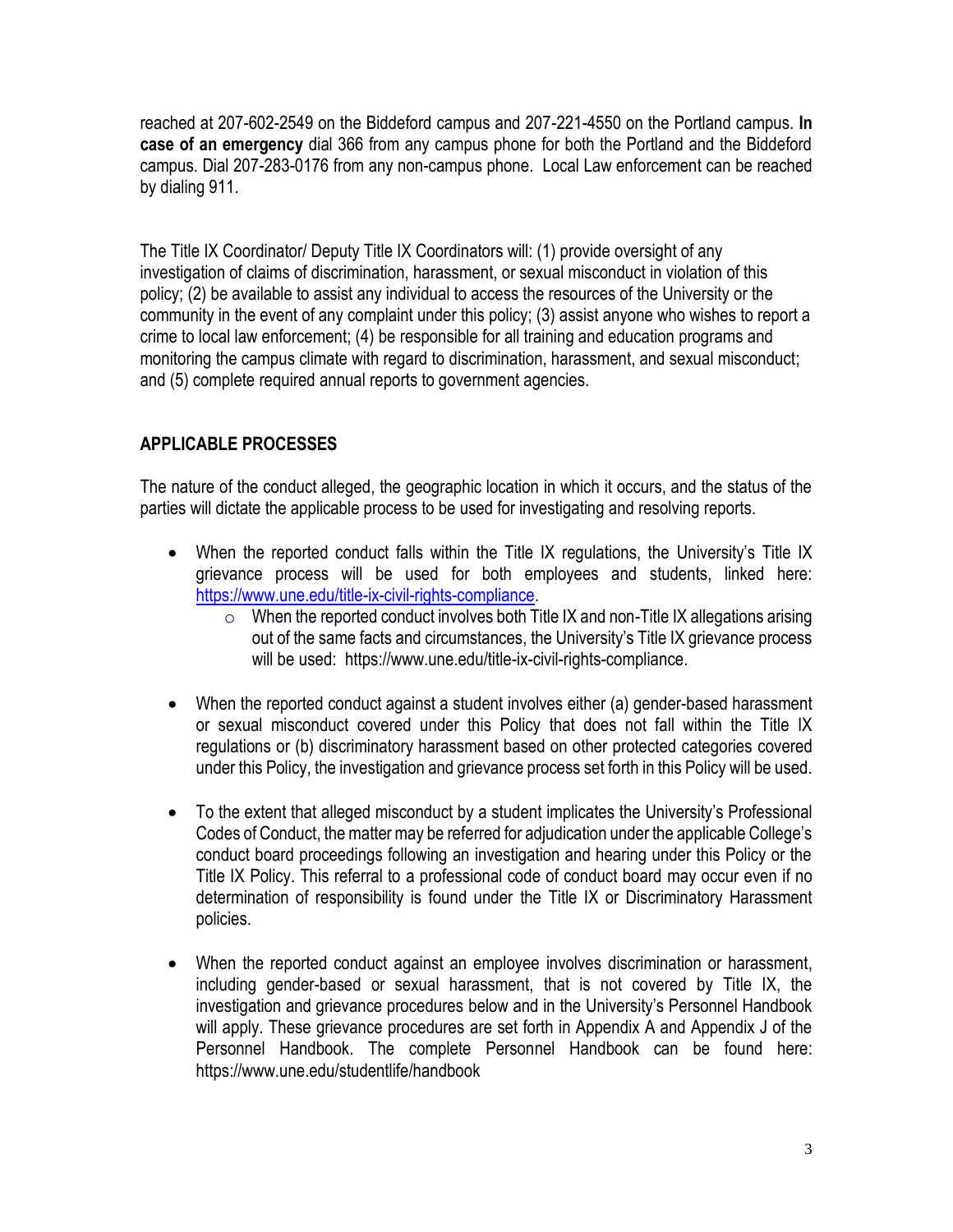The Title IX Coordinator or Deputy Title IX Coordinator will assess the complaint and submit it to the appropriate University investigation and grievance process, which are all designed to be fair, impartial, prompt, and equitable.

### **DEFINITIONS**

### **DISCRIMINATORY HARASSMENT**

At the University of New England, discriminatory harassment is defined as:

Unwelcome verbal or physical conduct based on race, sex, sexual orientation, gender identity and/or expression, ethnicity or national origin, religion, age, creed, color, genetic information, physical or mental disability, HIV status, or status as a veteran, when:

- Such conduct has the purpose or effect of unreasonably interfering with the individual's work or educational performance;
- Such conduct creates or has the intention of creating an intimidating, hostile, or offensive working and/or learning environment; and/or
- Such conduct unreasonably interferes with or limits one's ability to participate in or benefit from an educational program or activity.

### **SEXUAL HARASSMENT**

Sexual harassment includes two distinct, but overlapping definitions. Depending on the nature of the sexual harassment alleged and the status of the parties, the grievance procedures may differ as described above and in the accompanying policies and processes.

The Title IX regulations define Sexual Harassment as conduct on the basis of sex that must satisfy one or more of the following:

a. A University employee conditions the provision of an aid, benefit, or service of University on an individual's participating in unwelcome sexual conduct (quid pro quo); or

b. Unwelcome conduct that is determined by a reasonable person to be so severe, pervasive, and objectively offensive that it effectively denies a person equal access to the University's education program or activity;

c. Sexual Assault, Dating Violence, Domestic Violence, Stalking and Retaliation as defined below.

In addition, pursuant to the Maine Human Rights Act and Title VII of the Civil Rights Act of 1964, the University defines Sexual Harassment here and in the University Personnel Handbook to include any:

Unwelcome sexual advances, requests for sexual favors, and other verbal, non-verbal, or physical conduct of a sexual nature, when:

a. Submission to such conduct is made either implicitly or explicitly a term or condition of an individual's employment or status in a course, program or activity;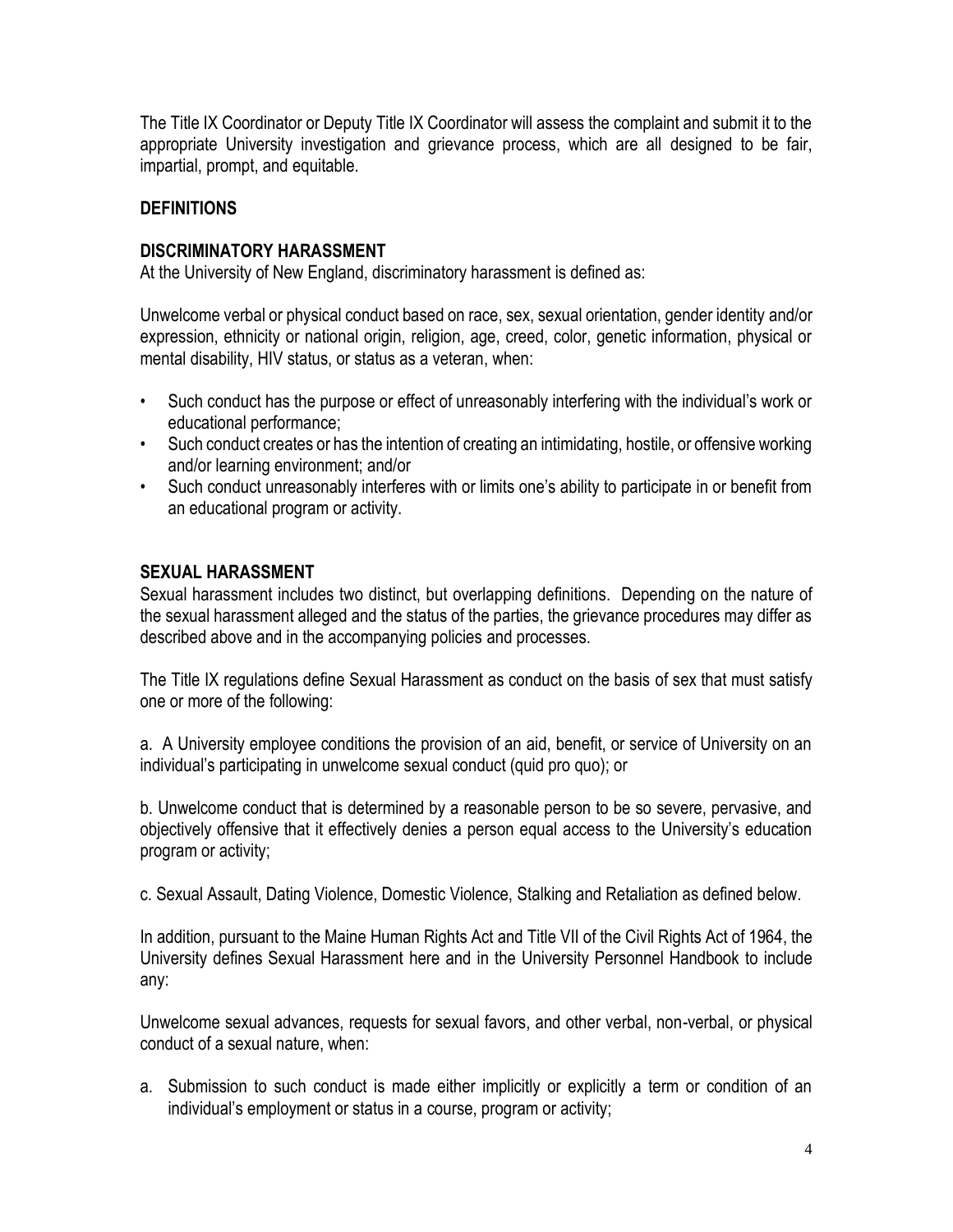- b. Submission or rejection of such conduct by an individual is used as the basis for employment or educational decisions affecting such individual; and/or
- c. Such conduct has the purpose or effect:
	- $\circ$  of interfering with the individual's work or educational performance;
	- $\circ$  of creating an intimidating, hostile, or offensive working and/or learning environment; and/or
	- $\circ$  of interfering with or limiting one's ability to participate in or benefit from an educational program or activity.

Examples of sexual harassment may include, but are not limited to the following:

- a. Physical assault, and/or physical sexual acts perpetrated against a person's will or where the actor knew or should have known the person is incapable of giving consent due to the use of drugs or alcohol, or due to an intellectual or other disability and where the respondent should have known the person to be incapacitated. This includes sexual assault (including, rape), sexual battery, and any form of sexual coercion.
- b. Direct or implied threats that submission to sexual advances will be a condition of employment, work status, compensation, promotion, grades, or letters of recommendation.
- c. Sexual advances, physical or implied, or direct propositions of a sexual nature. This activity may include inappropriate/unnecessary touching or rubbing against another, sexually suggestive or degrading jokes or comments, remarks of a sexual nature about one's clothing and/or body, preferential treatment in exchange for sexual activity, and the inappropriate display of sexually explicit pictures, text, printed materials, or objects that do not serve an academic purpose.
- d. A pattern of conduct, which can be subtle in nature that has sexual overtones and is intended to create or has the effect of creating discomfort and/or humiliating another.
- e. Remarks speculating about a person's sexual activities or sexual history, or remarks about one's own sexual activities or sexual history that do not serve a medical or academic purpose.

Sexual harassment can occur regardless of the relationship, position, and/or respective gender of the parties. Same sex harassment violates this policy, as does harassment by a student of a faculty member or a subordinate employee of his/her/their supervisor.

# **SEXUAL MISCONDUCT**

# A. Sexual Assault

Sexual Assault is having or attempting to have sexual intercourse with another individual, including: (1) by use of force or threat; (2) without effective consent; or (3) where the actor knew or should have known the individual is incapacitated by drugs and/or alcohol or was physically or mentally unable to make informed or reasonable judgments or provide consent. For purposes of this definition, sexual intercourse includes vaginal, anal or oral penetration, no matter how slight, with any body part or object, or oral penetration involving any form of mouth to genital contact. For purposes of these regulations, Sexual Assault includes rape, fondling, incest, or statutory rape as those crimes are defined by the Federal Bureau of Investigation (FBI) Uniform Crime Reporting Program. This definition conforms to the FBI's Uniform Crime Report and Clery Act definition and also conforms to the definition of rape under Maine law.

# B. Non-Consensual Sexual Contact (includes "Fondling")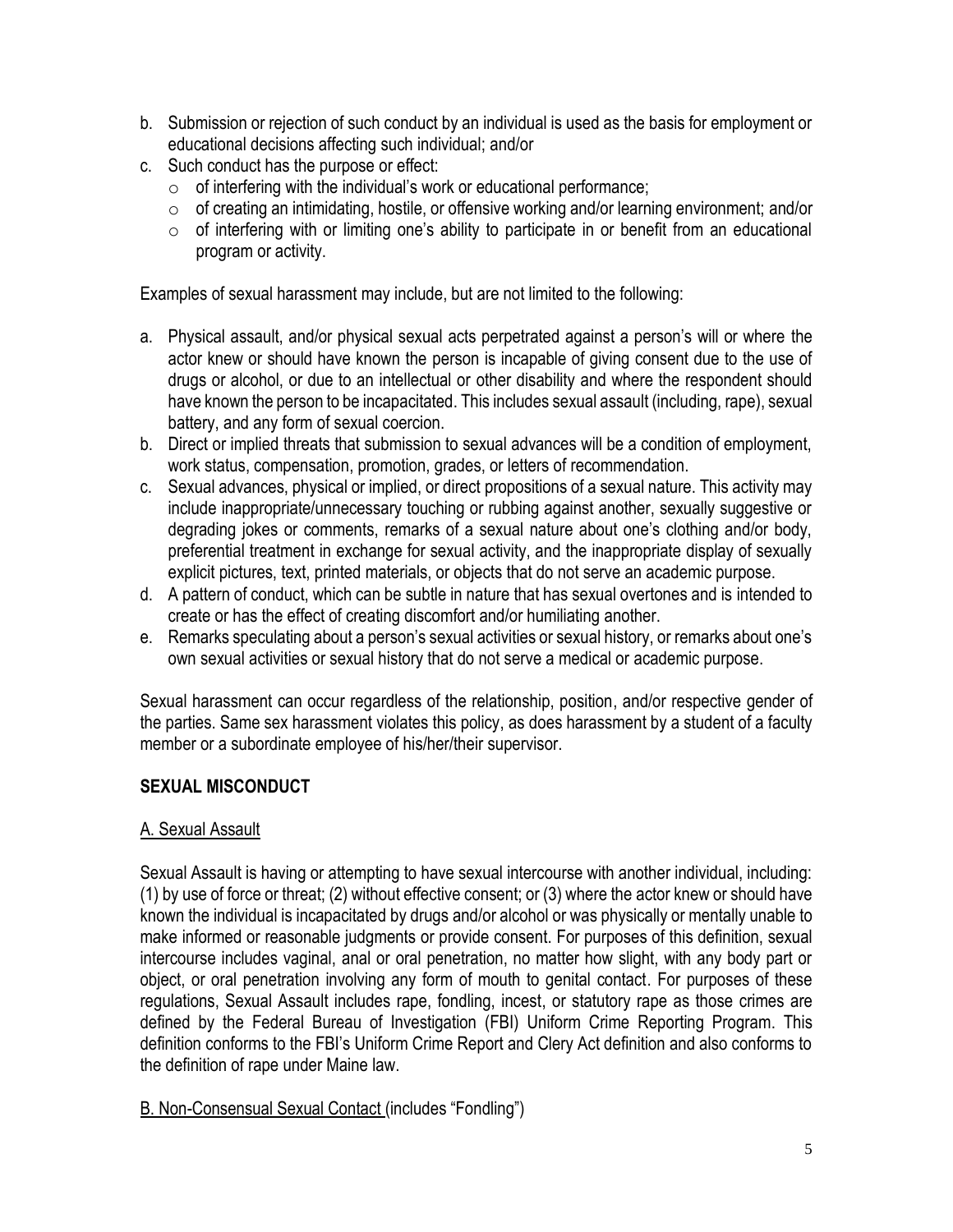Non-Consensual Sexual Contact is contact with the intimate parts of another individual (including but not limited to contact with breasts, buttocks, groin, genitals, or other intimate body parts) for the purposes of sexual gratification through the (1) use of threat or force, (2) without effective consent, or (3) where the actor knew or should have known the individual was incapacitated or physically or mentally unable to make informed, reasonable judgments or provide consent.

# C. Sexual Exploitation

Sexual Exploitation is taking non-consensual or abusive sexual advantage of another for one's own benefit or the benefit of anyone other than the individual being exploited. Sexual exploitation may include but is not limited to: (1) secretly observing the sexual actions of another or allowing others to secretly observe the sexual activity without the knowledge or consent of the other party; (2) sharing visual images, audio recordings, videos of another individual in a state of undress or of a sexual nature without consent; (3) causing an individual to prostitute themselves through force, intimidation, or coercion; (4) knowingly exposing another individual to a sexually transmitted disease without their knowledge; (5) exposing one's genitalia or causing another person's genitalia to be exposed without effective consent.

### D. Dating Violence

Dating Violence is violence by a person who has been in a romantic or intimate relationship with the Complainant. The determination of whether there was a "social relationship of a romantic or intimate nature" is based on the Complainant's characterization of the relationship, the length and type of the relationship, and the frequency of interaction between the parties. The use of terms such as "hooking up" or "hanging out" instead of dating is not determinative. Emotional and psychological abuse are not encompassed in this definition. Dating violence also does not include incidents of Domestic Violence.

### E. Domestic Violence

Domestic Violence includes asserted violent misdemeanor and felony offenses committed by the Complainant's current or former spouse, current or former cohabitant, person similarly situated under domestic or family violence law, or anyone else protected under domestic or family violence law.

### F. Stalking

Stalking is a course of conduct directed at a specific person that would cause a reasonable person to fear for her, his, theirs, or another's safety, or to suffer substantial emotional distress. "Course of conduct" means two or more acts, including but not limited to acts in which the stalker directly or indirectly, or through third parties, by any action, method, device, or means, follows, monitors, observes, surveils, threatens, or communicates to or about a person or interferes with a person's property. "Reasonable person" means a person under similar circumstances and identities with the Complainant. "Substantial emotional distress" means a significant mental suffering or anguish that may but does not necessarily require medical or other professional treatment or counseling. Stalking includes the concept of cyberstalking, a particular form of stalking in which electronic media is used.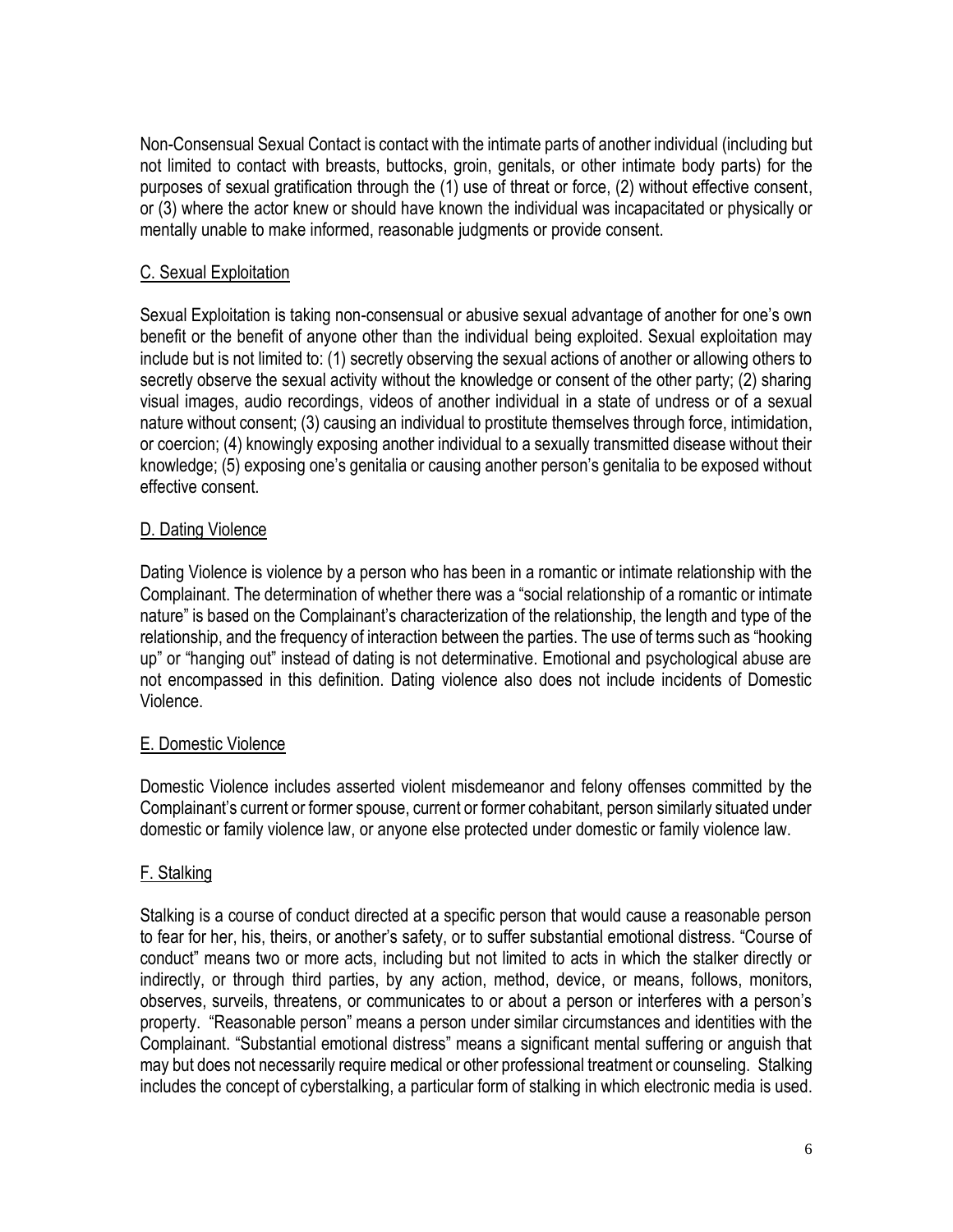### G. Consent

Consent is the affirmative, unambiguous, and voluntary agreement to engage in a specific sexual activity during a sexual encounter. Consent requires an outward demonstration, through mutually understandable words or actions, indicating that an individual has freely chosen to engage in sexual contact.

Maine law on consent: Minors who are 14 or 15 cannot legally consent to sexual activity if the other party is at least 5 years older. Minors under 14 can never legally consent to sexual activity. Such sexual acts are felonies under Maine law.

- a. Consent given at the start of sexual activity may not be understood to apply to each individual sexual act during the encounter.
- b. Each party must clearly consent to each act during the sexual encounter.
- c. Consent may not be inferred from silence.
- d. Consent is not voluntary if it is induced by force, threat, coercion or deception.
- e. Consent cannot be obtained by taking advantage of the incapacitation of another, such as someone who is incapacitated by drugs or alcohol, who is asleep, unconscious, or otherwise physically or mentally incapacitated.
- f. Consent may be withdrawn at any time and if it is, sexual activity of any kind must stop.
- g. Consent to one form of sexual activity does not constitute consent to all forms of sexual activity, and consent to sexual activity with one person does not equal consent to engage in sexual activity with anyone else.
- h. The failure to obtain consent is never excused by the consumption of alcohol or drugs.

# H. Coercion or Force:

Coercion is verbal or physical conduct that would reasonably place an individual in fear of immediate or future harm and that is employed to compel someone to engage in sexual contact. Force is the use or threat of physical violence or intimidation to overcome an individual's free will to choose to participate in sexual contact.

### I. Incapacitation:

Incapacitation is defined as the inability to make rational, reasonable decisions because the individual lacks capacity to give knowing consent (e.g. to understand the "who", "what"," when", "where", "why", or "how" of their sexual interaction. A person may be incapacitated because of their consumption of drugs/alcohol and/or because they are mentally/physically helpless or disabled, asleep, unconscious, or otherwise unaware that the sexual activity is occurring. Where drugs or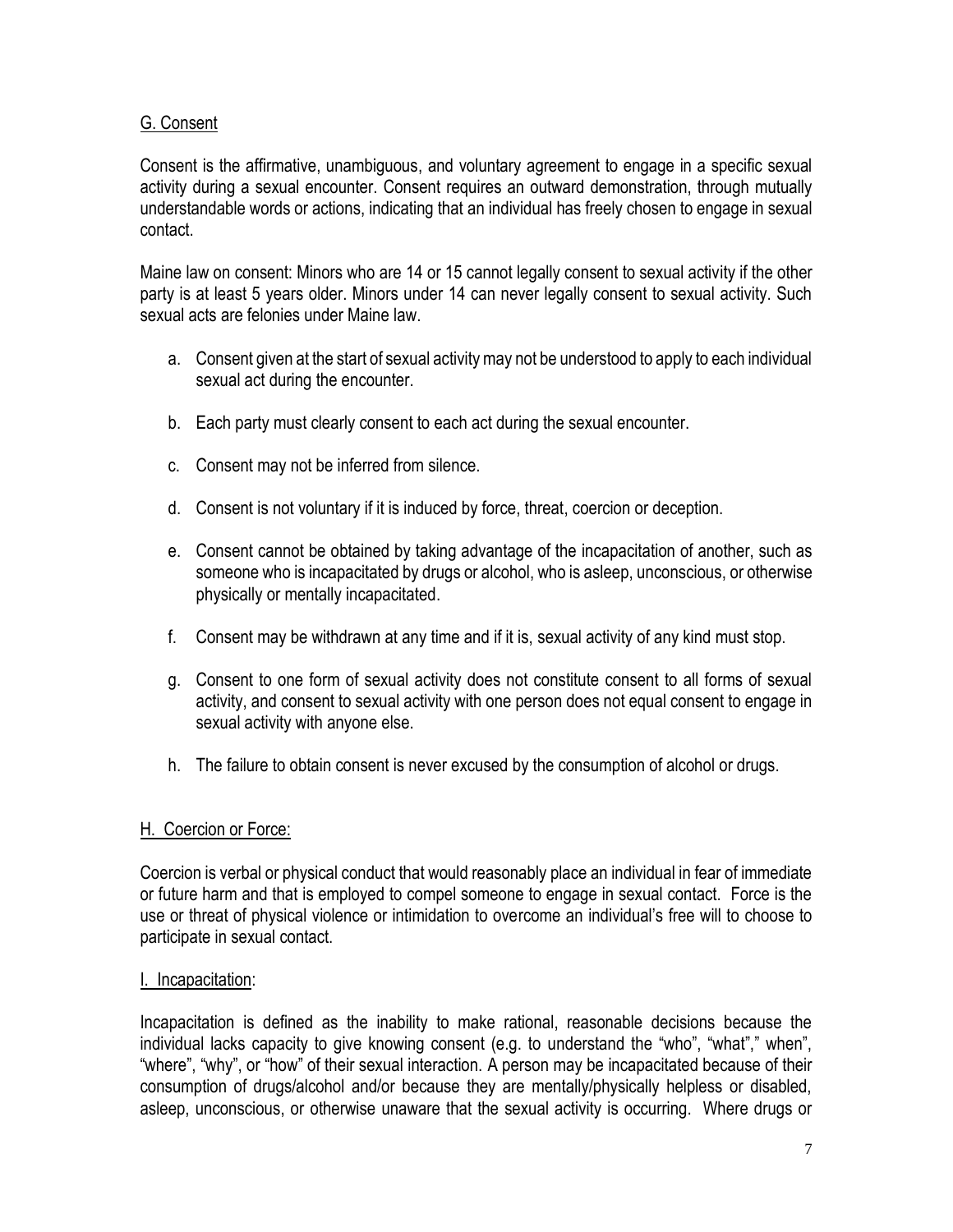alcohol are involved, incapacitation is a state beyond impairment or intoxication, and involves an assessment of the person's decision-making ability, awareness of consequences, ability to make informed, rational judgments, capacity to appreciate the nature and quality of the act, and/or level of consciousness. The assessment is based on objectively and reasonably apparent signs of incapacitation when viewed from the perspective of a sober, reasonable person.

#### J. Consensual Relations in Regard to Sexual Misconduct/Sexual Harassment

When one party has a professional relationship toward the other, or stands in a position of authority over the other, even an apparently consensual sexual relationship may lead to sexual harassment or other breaches of professional obligations. For the personal protection of all members of the UNE community, the University strongly discourages all relationships where such a power differential exists. Consensual romantic or sexual relationships in which one party maintains a direct supervisory and/or evaluative role over the other party constitute a conflict of interest both intrinsic to the relationship and may be perceived by others as preferential. Therefore, the University requires that persons with direct supervisory and/or evaluative responsibilities who are involved in such romantic or sexual relationships act immediately to remove themselves from any decision making regarding the individual in the lesser power position including, but not limited to, grading, evaluating, supervising, or in any way influencing any of the terms or conditions of that individual's education and/or position of employment, and bring the existence of the relationship to the attention of their senior administrator in a timely fashion. The notification will likely result in the necessity to remove the employee from the supervisory or evaluative responsibilities or to shift the individual out of being supervised or evaluated by the person with whom the individual is in the consenting relationship. Failure to self-report such relationships can result in disciplinary action. For more information, please see "13.2 Consensual Relationships" in the Personnel Handbook here: [https://www.une.edu/sites/default/files/personnel\\_handbook\\_effective\\_20191220\\_0.pdf.](https://www.une.edu/sites/default/files/personnel_handbook_effective_20191220_0.pdf)

# **SCOPE**

# A. Applicability

The University's Non-Discrimination, Anti-Harassment, and Sexual Misconduct Policy applies broadly to the entire University community, including all trustees, employees, the student body (graduate and undergraduate), vendors, volunteers, alumni, prospective students, prospective employees, and visitors to campus. This includes guests, patrons, independent contractors, or clients of the University of New England. This Policy prohibits discrimination, harassment, or sexual misconduct discrimination in any University education program or activity, which means all academic, educational, extracurricular, athletic, and other programs. The term "education program or activity" includes all University operations, including locations, events or circumstances over which the University exercised substantial control over both the Respondent and the context in which the conduct occurs; and any building owned or controlled by a student organization that is officially recognized by the University.

# B. Off -Campus/ Non U.S. Based Programs

Off-campus programs and activities are covered by this Policy even though it may fall outside the jurisdiction set forth in the May 2020 Title IX regulations. Such off-campus programs and activities covered under this Policy include, but are not limited to, the Morocco campus, study abroad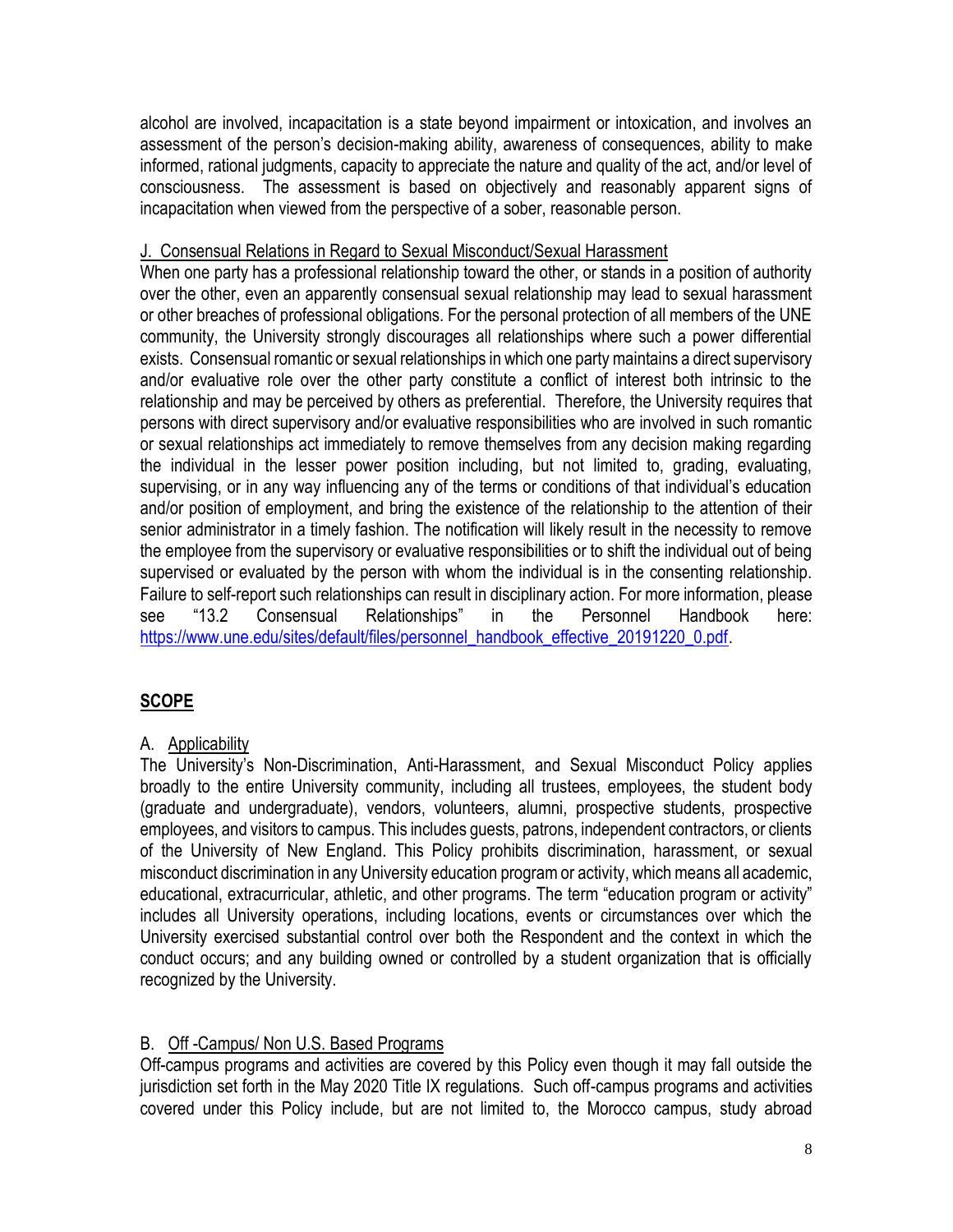programs, internships, participation in affiliated programs, clinical programs, student teaching, and applied learning, such as but not limited to, online course experiences. Depending on the particular facts and circumstances, the University may investigate and respond to complaints of discriminatory harassment or sexual misconduct by students or University employees that occur outside of the University's "education program or activity" if such conduct directly and adversely disrupts the educational process on campus at any location or in any program sponsored by or affiliated with the University.

# C. Employment Decisions

This policy is not meant to address differences in opinion regarding the validity of employment determinations such as salary recommendations, promotion and tenure decisions, performance evaluations, hiring decisions, job classification decisions, transfers or reassignments, termination or layoff because of lack of work or elimination of a position, and normal supervisory counseling. Furthermore, this policy does not intend to address behaviors that do not constitute discrimination, harassment, or sexual misconduct. Offensive workplace behavior that does not violate this policy should be addressed to the appropriate supervisor and the Associate Vice President of Human Resources & Chief Human Resources Officer.

# D. Academic Freedom and Freedom of Expression

The University is committed to protecting, maintaining, and encouraging both freedom of expression and the academic freedom of inquiry, teaching, service, and research. However, these freedoms come with a responsibility that all members of the education community benefit from these freedoms without intimidation. In recognition and support of academic freedom for faculty in the pursuit of teaching, academic freedom and freedom of expression shall be strongly considered in investigating and reviewing complaints and reports of discrimination, harassment, or sexual misconduct. However, raising issues of academic freedom and freedom of expression will not excuse behavior that constitutes a violation of the law or the University's, Non-Discrimination, Anti-Harassment, and Sexual Misconduct Policy.

# E. Responsibility of Supervisors and Others in Positions of Authority

No individual who is in a position of authority over another, either in the employment or educational context, has the authority to discriminate against, harass, or engage in acts of sexual misconduct by virtue of his, her, or their role. The University does not in any way, expressly or impliedly; condone discrimination, harassment, and/or sexual misconduct, including sexual assault, dating violence, domestic violence, or stalking, by any employee or person in a position of authority, including an administrator, or a supervisor. Furthermore, a supervisor, administrator, or person in a position of authority who does not appropriately handle reports or incidents of discrimination, harassment, and/or sexual misconduct or who does not report incidents about which they become aware to the Title IX Coordinator may be subject to disciplinary action. All members of the University community including students, contract vendors, trustees, employees, and others should report any discrimination, harassment, and/or sexual misconduct that they experience and/or observe to the Title IX Coordinator. No UNE community member should assume that an official of the University of New England knows about any particular situation of concern involving discrimination, harassment, or sexual misconduct. All incidents must be reported to the Title IX Coordinator.

### F. Responsible Employees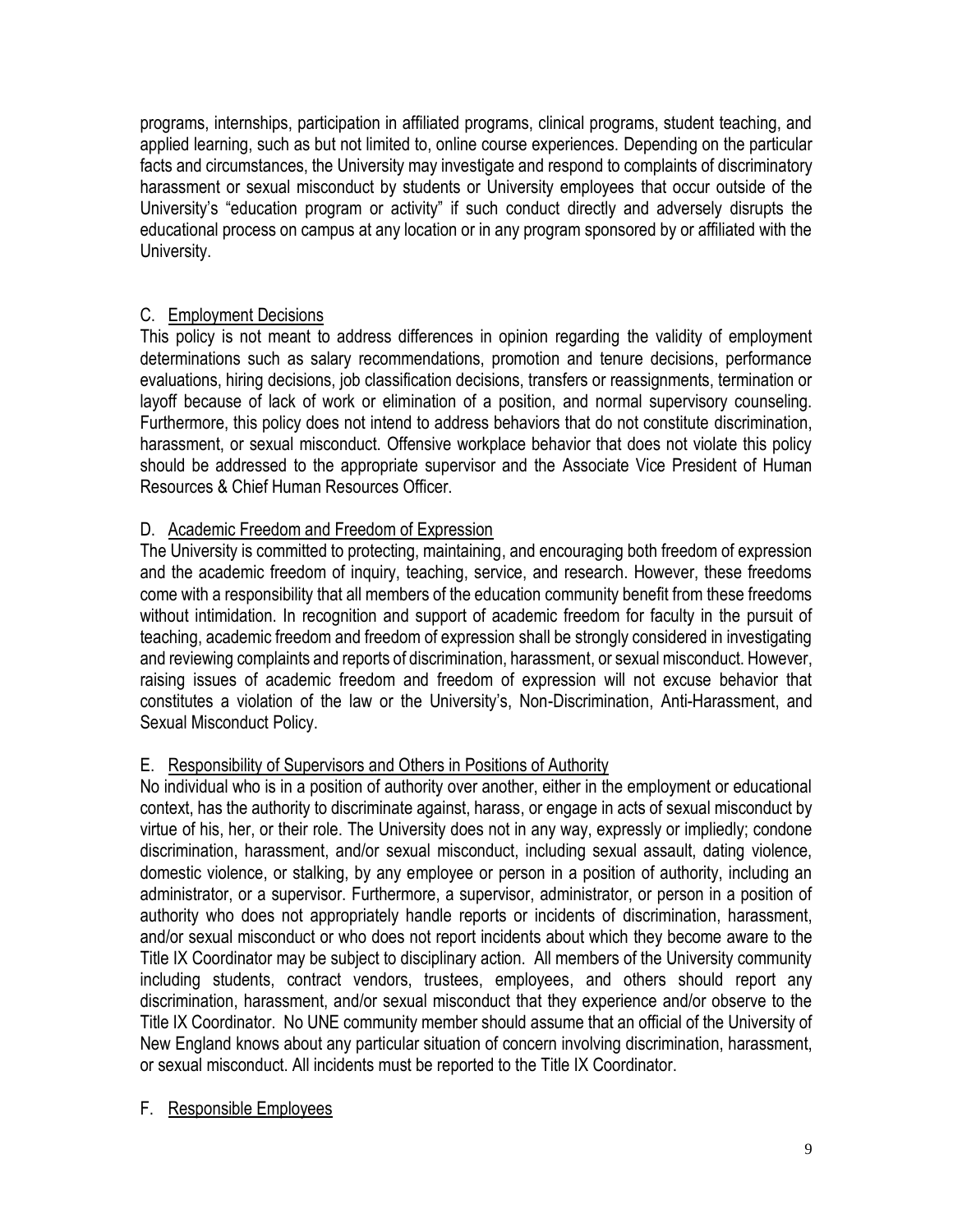Any employee of the University who is responsible in any way for student welfare, or who a student could reasonably believe is responsible for student welfare, and who is not by law, licensure or University regulation designated as a confidential resource, must forward any report of discrimination, harassment, or sexual misconduct to the Title IX Coordinator or a Deputy Title IX Coordinator as soon as possible after receiving it. This definition of "responsible employee" includes faculty, coaches, administrators, security officers, advisors, staff, RAs, and other student employees involved in promoting student welfare.

If a responsible employee receives or becomes aware of a report or incident covered by this Policy, if possible before hearing it fully, the responsible employee should be clear with the Complainant that (1) they are not a confidential resource, if they are not so designated, and (2) they are obligated to report any incident to the Title IX Coordinator.

### G. Confidential Resources

Confidential campus professionals are those individuals with the statutorily granted ability to maintain information as privileged and who cannot reveal such information unless they receive the express permission of the individual, there is an imminent threat of harm to self or others, the conduct involves suspected abuse of a minor under the age of 18, or as otherwise required by law. Confidential resources on campus include:

### **Student Counseling Services** for the University of New England.

For general Counseling Services support: Biddeford Campus: 207-602-2549/toll-free 1-866-743-2230, or on the Portland Campus: 207-221- 4550 or toll-free: 1-866-798-9201. Confidential and free to students. <http://www.une.edu/studentlife/counseling>

### **[Student Health Care](https://www.une.edu/student-health-center) 207-602-2358 (BC) or 207-221-4242 (PC)**

Confidentiality is distinguished from "privacy." For the purposes of this policy, unless shared with a confidential resource, information disclosed related to a report of discriminatory harassment or sexual misconduct will be shared with a limited number of individuals who "need to know" in order to ensure the prompt, equitable, and impartial review, investigation and resolution of the report. The University will attempt to protect the privacy interests of the parties involved in a report under this Policy, but cannot assure confidentiality unless disclosure is limited to a confidential resource.

### H. Clery Act Reporting:

Pursuant to the Clery Act, the University includes statistics about Clery Act crimes in its daily crime log and Annual Security Report and provides those statistics to the United States Department of Education; in all these instances, the information is reported in a manner that does not include personally identifying information about persons involved in an incident (including incidents disclosed to Confidential Resources). The University will also issue a timely warning to the community for reports of Clery-defined conduct that may constitute a serious and ongoing threat, as outlined in the Annual Security Report.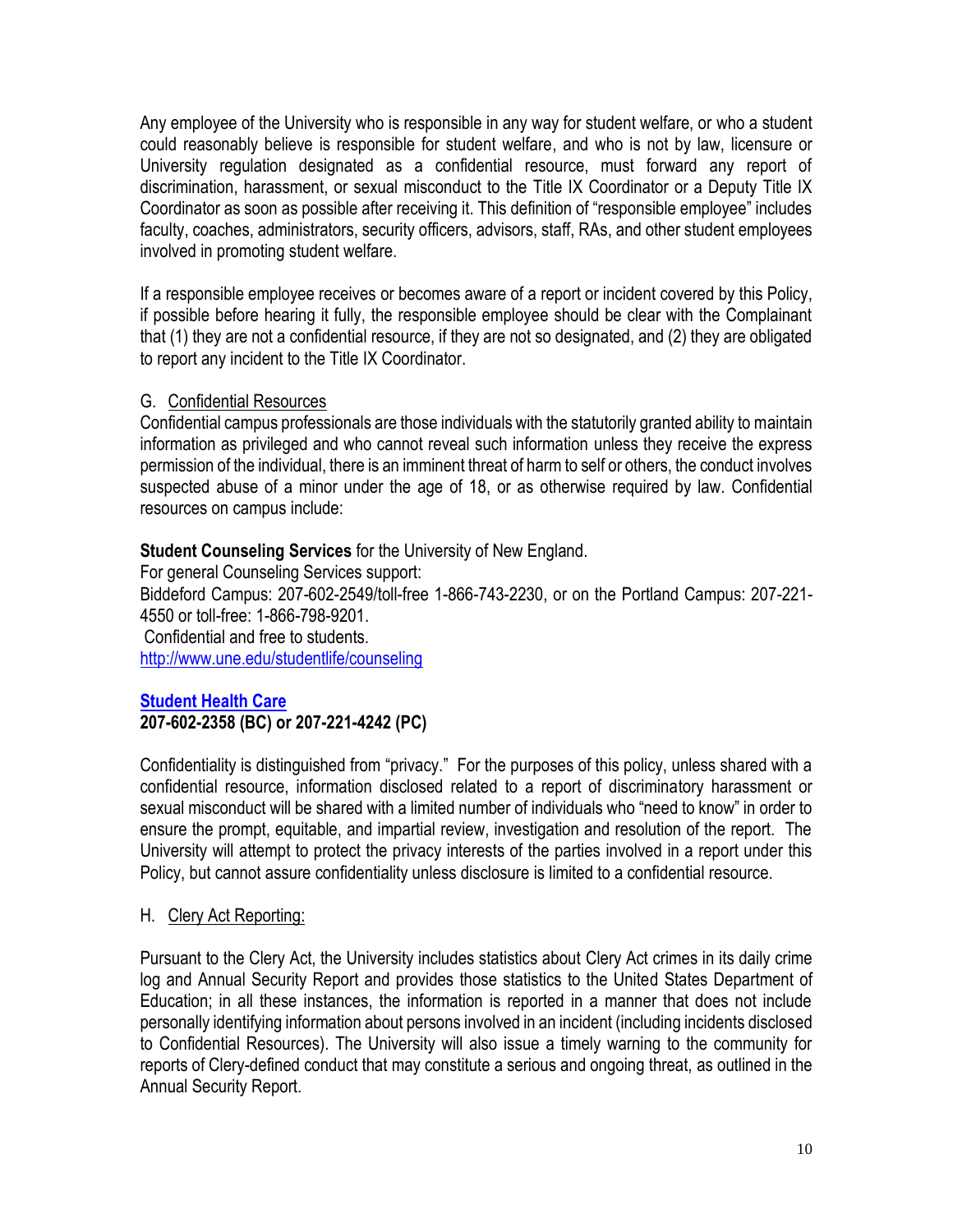### **REPORTING OF COMPLAINTS OF, DISCRIMINATION, HARASSMENT, OR SEXUAL MISCONDUCT TO THE UNIVERSITY**

Anyone who reports an incident of discriminatory harassment, or sexual misconduct, including sexual assault, dating violence, domestic violence, stalking, will be assisted in understanding their reporting options and will not be forced to make any type of report with which they are uncomfortable. Any individual may make a report under this Policy regardless of whether or not the reporting person is the alleged victim of the conduct or a member of the University community. Reports can be made in person, by mail, by telephone, online, or by electronic mail, using the contact information listed for the Title IX Coordinator or by any means that results in the Title IX Coordinator receiving the person's verbal or written report. A report may be made at any time (including during non-business hours) by using the telephone number, email, online reporting link (https://www.une.edu/title-ix/reporting), or mailing address listed for the Title IX Coordinator or other persons familiar with this Policy including:

**The Title IX Coordinator** for the University of New England is Angela Shambarger, 207-221-4554, [ashambarger@une.edu,](mailto:ashambarger@une.edu) Director, the Office of Title IX and Civil Rights Compliance, Human Resources Office, both campuses, 11 Hills Beach Road, Biddeford, ME 04005 and 716 Stevens Avenue, Portland, Maine, 04103.

**The Deputy Title IX Coordinators** are: (1) Jennifer DeBurro, Vice President for Student Affairs at 207-602-2372 or [jdeburro@une.edu;](mailto:jdeburro@une.edu) (2) Ray Handy, Associate Dean of Student Affairs: 207-221-4213, [rhandy@une.edu;](mailto:rhandy@une.edu) (3) Heather Davis, Director of Athletics, 207-602-2629, [hdavis@une.edu;](mailto:hdavis@une.edu) (4) Janna Merritt, Assistant Director of Human Resources, 207-602-2281, *imerritt2@une.edu;* or (5) Ed Doyle, Senior Associate Director of Human Resources, 207-221-4307, [edoyle1@une.edu.](mailto:edoyle1@une.edu)

**The Associate Vice President of Human Resources & Chief Human Resources Officer** for the University of New England is Annmarie Allen, 207-602-2339, [aallen17@une.edu,](mailto:aallen17@une.edu) Human Resources Office, both campuses, 11 Hills Beach Road, Biddeford, Maine 04005 and 716 Stevens Avenue, Portland, Maine, 04103.

As noted above, individuals may disclose incidents and seek support in a confidential manner to a designated confidential resource. A disclosure to a confidential resource does not constitute a report to the University. Individuals may also file anonymous reports on the University's Title IX webpage using the anonymous reporting feature here:<https://www.une.edu/title-ix/reporting>.

### **Amnesty Involving Alcohol or the Use of Controlled Substances**

The University of New England encourages reporting of sexual misconduct and seeks to remove any barriers to reporting such an incident. The University recognizes that a student who has been drinking or using drugs at the time of an incident may be hesitant to make a report because of potential disciplinary consequences for their own conduct. Thus, a student who reports sexual misconduct, either as a Complainant or as a witness, will not be subject to disciplinary action by the University for their own personal consumption of alcohol or drugs at or near the time of the incident, provided that any such violations did not and do not place the health or safety of any other person at risk. The University may, however, initiate an educational discussion or pursue other educational remedies regarding alcohol or other drugs. Alcohol and/or drug use may affect the memory of involved parties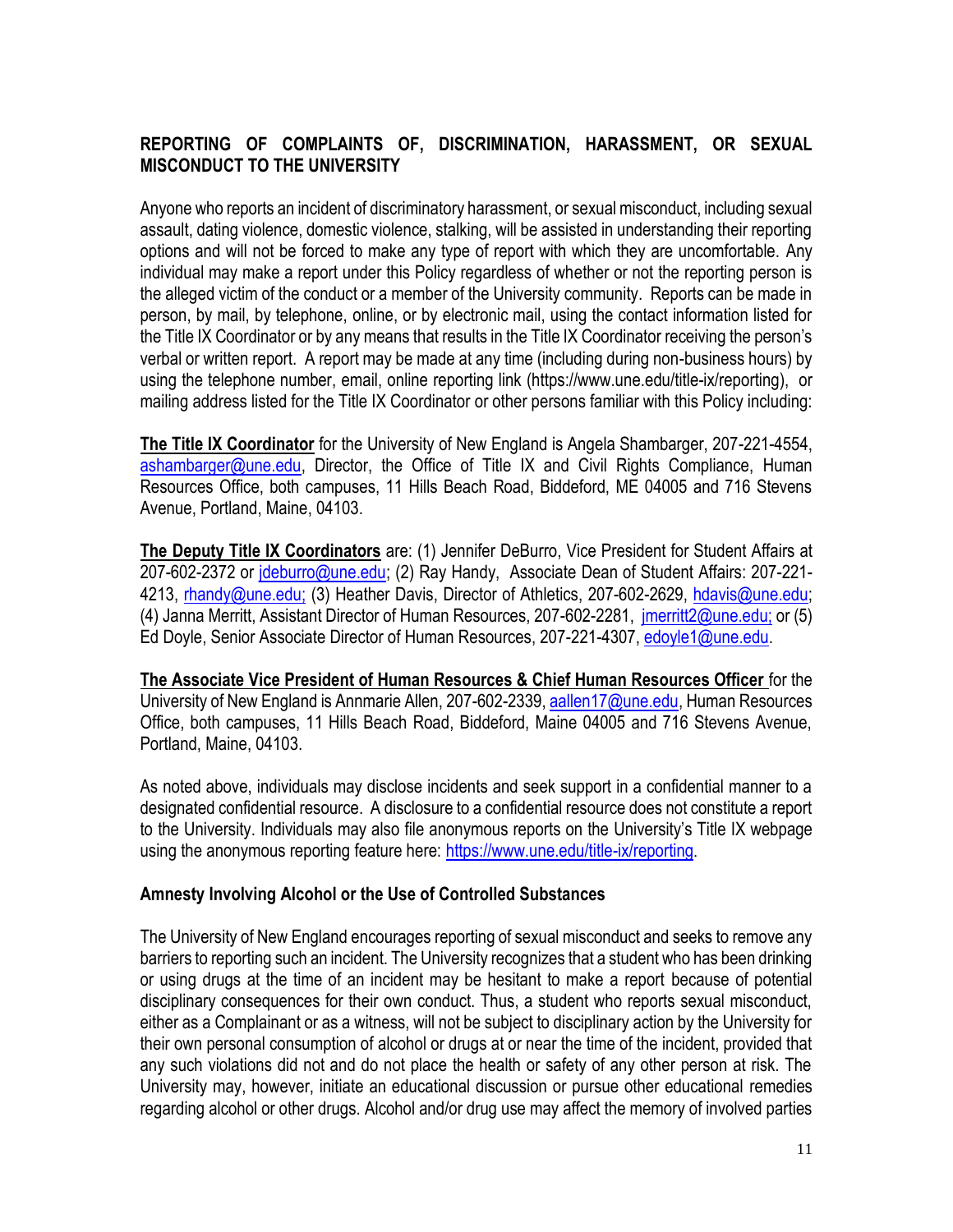and may affect the outcome of the complaint. Further, immunity from disciplinary actions has no effect on actions by law enforcement agencies. For more information, please see "F. Responsible Action Clause" in the University Student Handbook found here: <https://www.une.edu/studentlife/handbook> .

#### **TIMELINE FOR REPORTING**

Complaints and reports of sexual misconduct, including sexual assault, dating violence, domestic violence or stalking, and/or sexual harassment should be reported as soon as possible after the incident(s) in order to be most effectively investigated though there is no time limit on reporting violations under this Policy. If a Respondent is no longer affiliated with the University (as a student or employee), the University may still provide reasonably available supportive measures to the complainant, assist the complainant in identifying external reporting options, and take other appropriate action to address the reported conduct.

#### **INITIAL ASSESSMENT UPON RECEIPT OF A REPORT AND FILING OF COMPLAINT BY TITLE IX COORDINATOR**

When the Title IX Coordinator receives a report, the Title IX Coordinator will reach out to the Complainant to explain options for informal and formal resolution of a complaint, offer supportive measures, and conduct an initial assessment of the reported information. The initial assessment seeks to gather information only to determine whether this Policy applies and what form of resolution is reasonably available and appropriate. The initial assessment is not an investigation of responsibility. The initial assessment may also include a determination as to whether a timely warning pursuant to the Clery Act is necessary to protect the safety of the Complainant or any other individuals.

In receiving a report under this policy, the University will make all reasonable efforts to protect the privacy rights of the Complainant, the Respondent, and the witnesses in a manner consistent with the University's legal obligations to investigate, to take appropriate action, and to comply with any discovery or disclosure obligations required by law.

The University will, whenever possible, honor the Complainant's wishes with respect to supportive measures and seek to respect a Complainant's autonomy in making a determination regarding how to proceed. Any request for confidentiality must be balanced against the University's obligation to provide a safe and non-discriminatory environment for the entire University community. The University may also be severely limited in its ability to take action against a Respondent if strict confidentiality is maintained. The Title IX Coordinator, , the Director of Safety and Security, the Chair of the Behavior Risk Assessment Committee (BRAC), and/or their designee(s) shall be responsible for evaluating all requests for confidentiality and will consider the severity of the alleged conduct, the ages of the parties, any pattern of misconduct, and the rights of the Respondent in assessing whether such a request can be honored In limited circumstances, typically where a risk of imminent harm to an individual or others or a threat to the physical health and safety of the campus is determined to exist, the University may need to take immediate action upon a receipt of a report under this Policy and/or a Title IX Coordinator may need to initiate a formal complaint against a Complainant's wishes.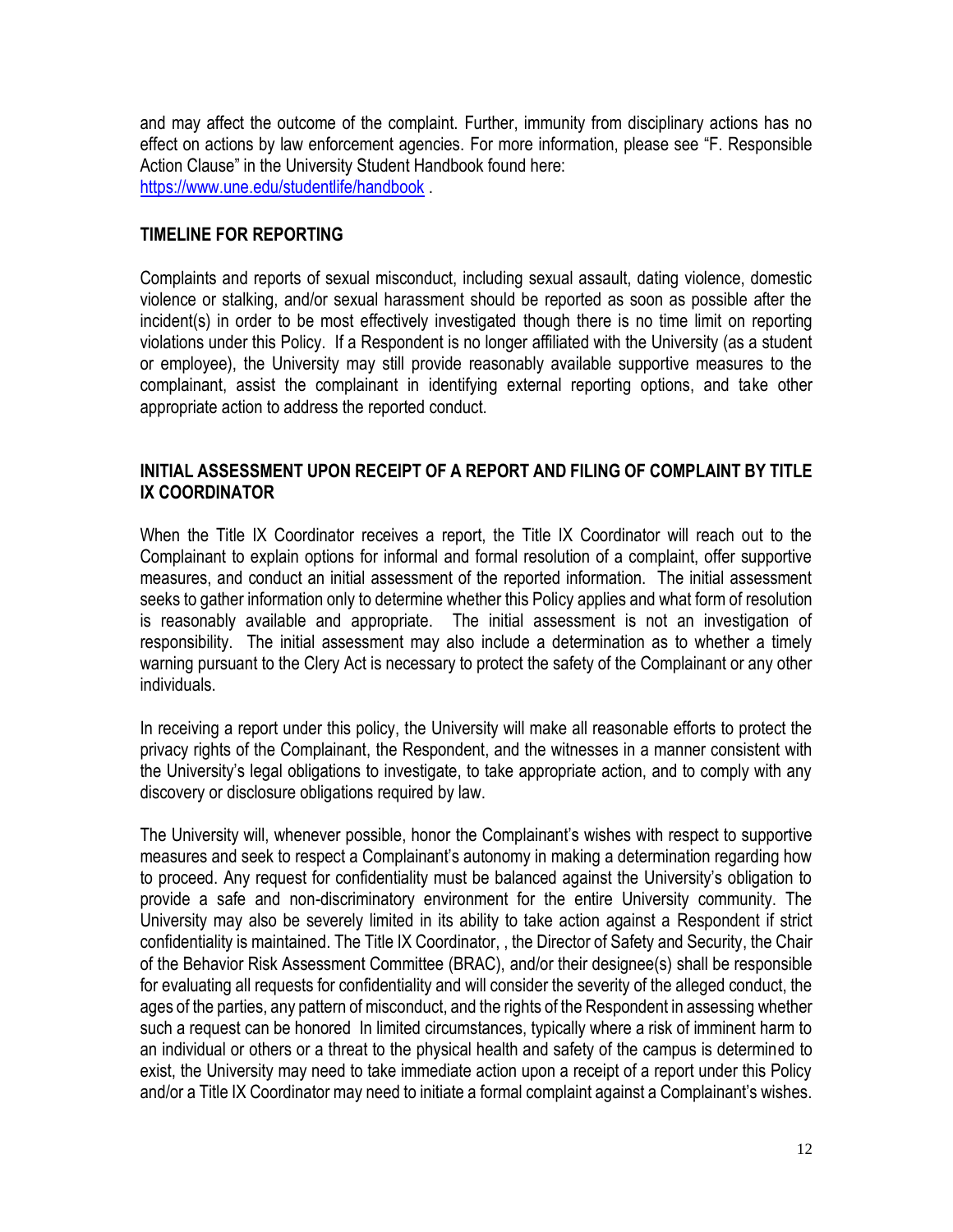In such cases, the Title IX Coordinator will notify the Complainant and keep the Complainant informed of the status of the investigation and resolution of the complaint at reasonable intervals.

As part of the initial assessment phase, the University's Title IX Coordinator will determine whether the alleged conduct, if true, falls under Title IX (see the University's Title IX Grievance Policy for definitions). If the alleged conduct falls outside of the definition of sexual harassment and/or geographic scope of Title IX, the University will then assess whether the alleged conduct, if true, would amount to a violation of this Policy. If the complaint proceeds to a formal investigation under either policy and the investigation reveals that the conduct was incorrectly placed within either policy, the University will transfer the complaint to the appropriate process for resolution or dismiss the complaint, as appropriate.

**Supportive Measures:** The University will make available reasonable and appropriate supportive measures designed to restore or preserve access to educational and employment opportunities without unreasonably burdening either party; address safety concerns of the Complainant, the Reporting Party, the Respondent or broader University community; maintain the integrity of the investigative and/or resolution process; and deter retaliation. Supportive Measures are available whether or not a Formal Complaint is filed and regardless of whether the Complainant or Title IX Coordinator files a Formal Complaint. Supportive Measures are non-disciplinary, non-punitive individualized measures offered as appropriate, as reasonably available and without fee or charge to the Complainant or Respondent. More restrictive supportive measures are typically only available if there is an articulable factual foundation that would support taking such a measure and is interim in nature while the investigation is pending, unless voluntarily agreed to by the restricted party. The respondent will have an opportunity to challenge the decision immediately following the imposition of a more restrictive action and these more restrictive actions may be evaluated and reassessed by the University during the pendency of the investigation. Members of the University's Behavioral Risk Assessment Team or designee will review the student respondent's appeal to removal. Employee respondent's appeals would be reviewed by the AVP of HR.

Supportive Measures may include:

- Facilitating access to counseling and medical services;
- Guidance in obtaining a sexual assault forensic examination;
- Assistance in arranging rescheduling of exams and assignments and extensions of deadlines;
- Academic supports;
- Assistance in requesting accommodations through the appropriate office, if the Complainant or Respondent qualifies as an individual with a disability;
- Changes in the Complainant's or Respondent's class schedule (including the ability to transfer course sections or withdraw from a course), work schedule, or job assignment;
- Change in the Complainant's or Respondent's campus housing;
- Escort and other safety planning steps;
- Mutual imposition of a "no contact order," an administrative remedy designed to curtail contact and communications between two or more individuals;
- Voluntary leave of absence;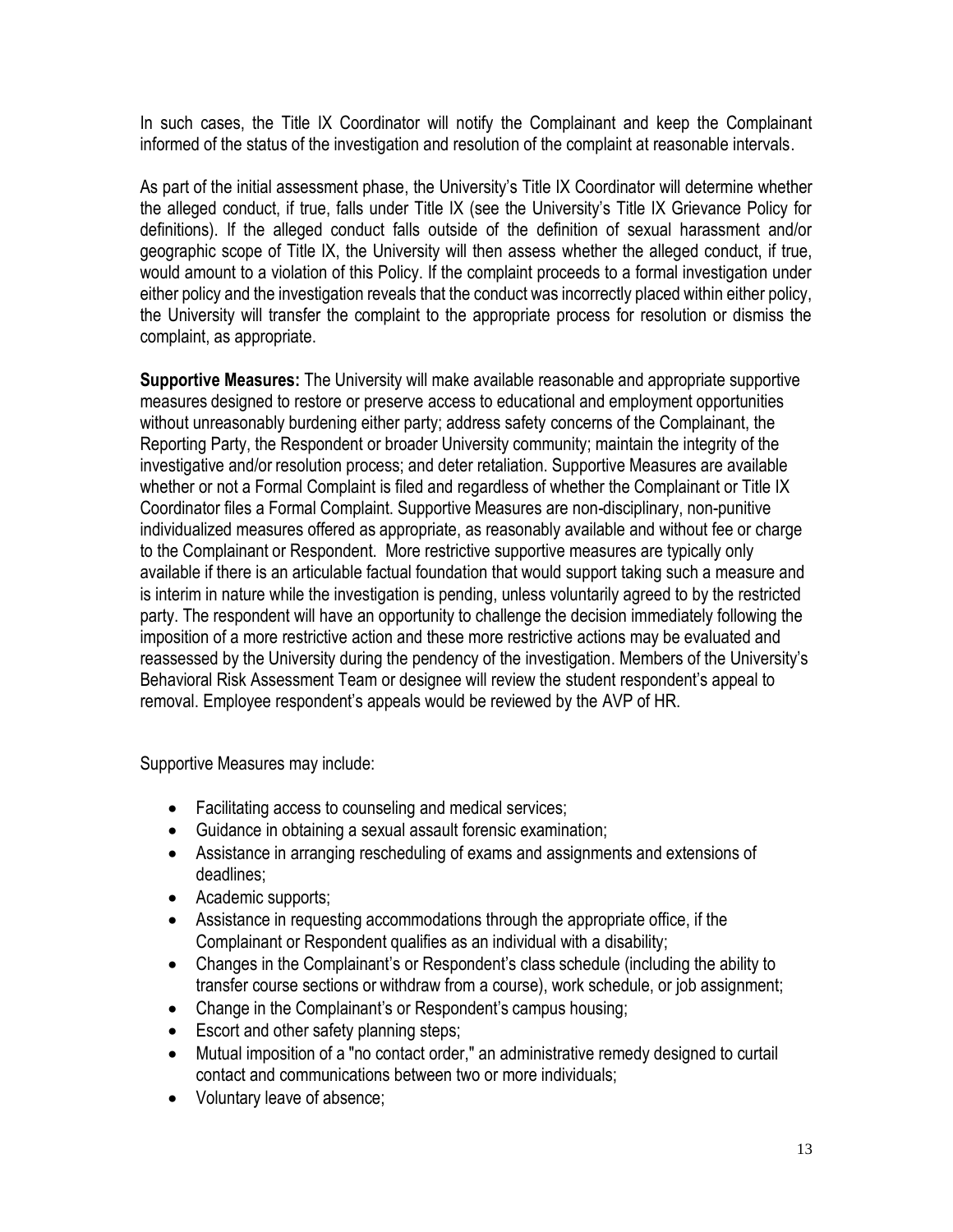- Referral to resources to assist in obtaining a protective order;
- Referral to resources to assist with any financial aid, visa, or immigration concerns; or
- Any other remedial Supportive Measure that does not unreasonably interfere with either party's access to education or employment opportunities can be used to achieve the goals of this policy.
- Emergency removal of a Student Respondent
- Paid or unpaid administrative leave for the Employee Respondent;
- Withdrawal from sponsored research projects;
- Exclusion from all or part of campus housing;
- Exclusion from specified activities or areas of campus;
- Prohibition from participating in student activities or representing the University in any capacity such as playing on an official team; serving in student government; participating in a recognized student organization; or participating in academic honor ceremonies;
- Interim suspension; or
- Any other protective restrictive measure that can be used to achieve the goals of this policy.

The University will also work in good faith to implement the requirements of judicially issued protective orders and similar orders, to the extent that doing so is within its authority.

# **FALSE CLAIMS**

It is a violation of this Policy to make deliberate false statements or knowingly submit false information in the investigation or grievance proceedings of conduct covered under this Policy and the Title IX Grievance Process. In such instances, the parties may be subject to disciplinary action. The level of discipline will depend on the severity of the false claim and may include, but is not limited to: probation, suspension, expulsion, or termination.

Failure to prove a claim of discrimination, harassment, or sexual misconduct does not constitute proof of a false and/or malicious accusation.

# **RETALIATION**

No person may intimidate, threaten, coerce, or discriminate against any individual because the individual has made a report or complaint, testified, assisted, or participated or refused to participate in any manner in an investigation, proceeding or hearing under this Title IX Grievance Policy.

Any intimidation, threats, coercion, or discrimination, for the purpose of interfering with any right or privilege secured by Title IX or its implementing regulations constitutes retaliation. This includes any charges filed against an individual for code of conduct violations that do not involve sex discrimination or sexual harassment, but that arise from the same facts or circumstances as a report or complaint of sex discrimination or a report or Formal Complaint of sexual harassment, as set forth in the University's Amnesty policy in the University's Anti-Discrimination, Anti-Harassment and Non-Discrimination Policy.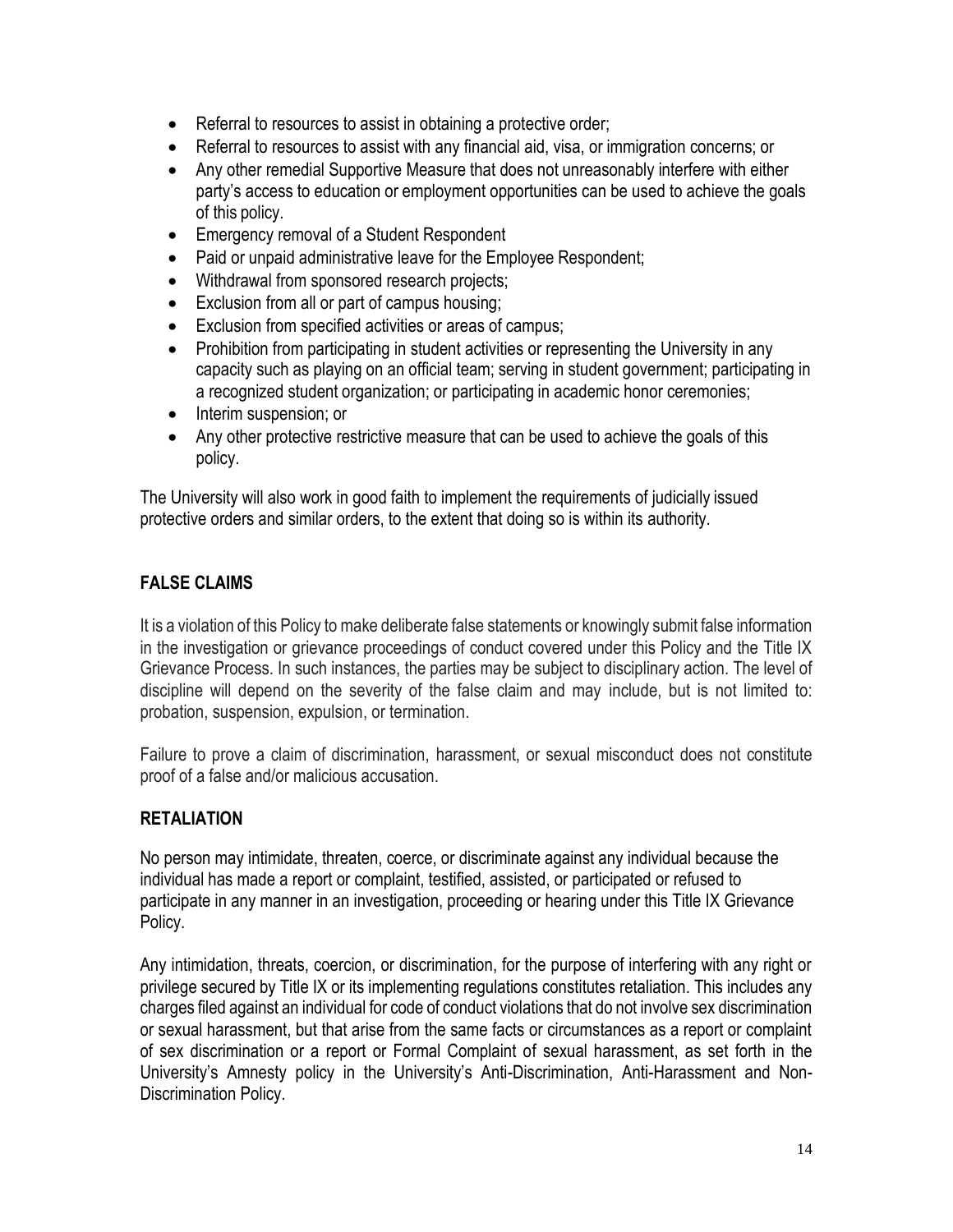UNE adheres to a strict no retaliation policy. Retaliation will not be tolerated. All students, administrators, faculty, or staff who report a possible violation of this Policy are protected against retaliation. If you have reported a violation and think that you are a victim of retaliation for having done so, please contact the Title IX Coordinator or one of the Deputy Title IX Coordinators as soon as possible.

#### **SANCTIONS FOR VIOLATION OF THIS POLICY**

Any party found responsible for violating the University's Non-Discrimination, Anti-Harassment, and Sexual Misconduct Policy may be subject to disciplinary sanctioning.

Any student found responsible for violating the policies on Non-Consensual Sexual Contact or Stalking will likely receive a sanction ranging from probation to expulsion, depending on the severity of the incident and taking into account any previous student conduct code violations.

Any student found responsible for violating the policies on Sexual Assault, Dating Violence, or Domestic Violence will likely face a recommended sanction of suspension or expulsion.

Any student found responsible for violating the policy on Sexual Exploitation, or Sexual Harassment will likely receive a recommended sanction ranging from warning to expulsion, depending on the severity of the incident, and taking into account any previous campus conduct code violations.

Any employee of the University found responsible for any element of this policy will be referred to and disciplined in accordance with the applicable Disciplinary Policy for the employee, as outlined in both the University Personnel Handbook and the Faculty Handbook. Disciplinary responses will likely range from an oral reminder to employment termination depending upon the severity of the incident and taking into account any previous disciplinary actions.

Disciplinary actions for conduct falling under the jurisdiction of Title IX will only be taken after the following the investigation and grievance procedures set forth in the University's accompanying Title IX Grievance Policy and consistent with the range of sanctions set forth in this Policy.

#### **RESOURCES FOR REPORTING AND RESPONDING PARTIES**

In the event that a student experiences sexual misconduct in any form, they should treat it seriously and tell someone. There are long-term effects, even if the immediate effects may not appear obvious. Help is important. Which service one starts with is not important. Each service is designed to address the specific concerns of a situation. These resources are not isolated, but cooperate to provide a web of support for the student who has experienced discrimination, harassment, or sexual misconduct. After the first contact, there is help for deciding who else might be of assistance.

If students experience discrimination, harassment, and/or sexual misconduct, including sexual assault, dating violence, domestic violence, or stalking, on or off campus, and have questions or need help, contact any of these resources below:

#### **ON-CAMPUS RESOURCES FOR STUDENTS**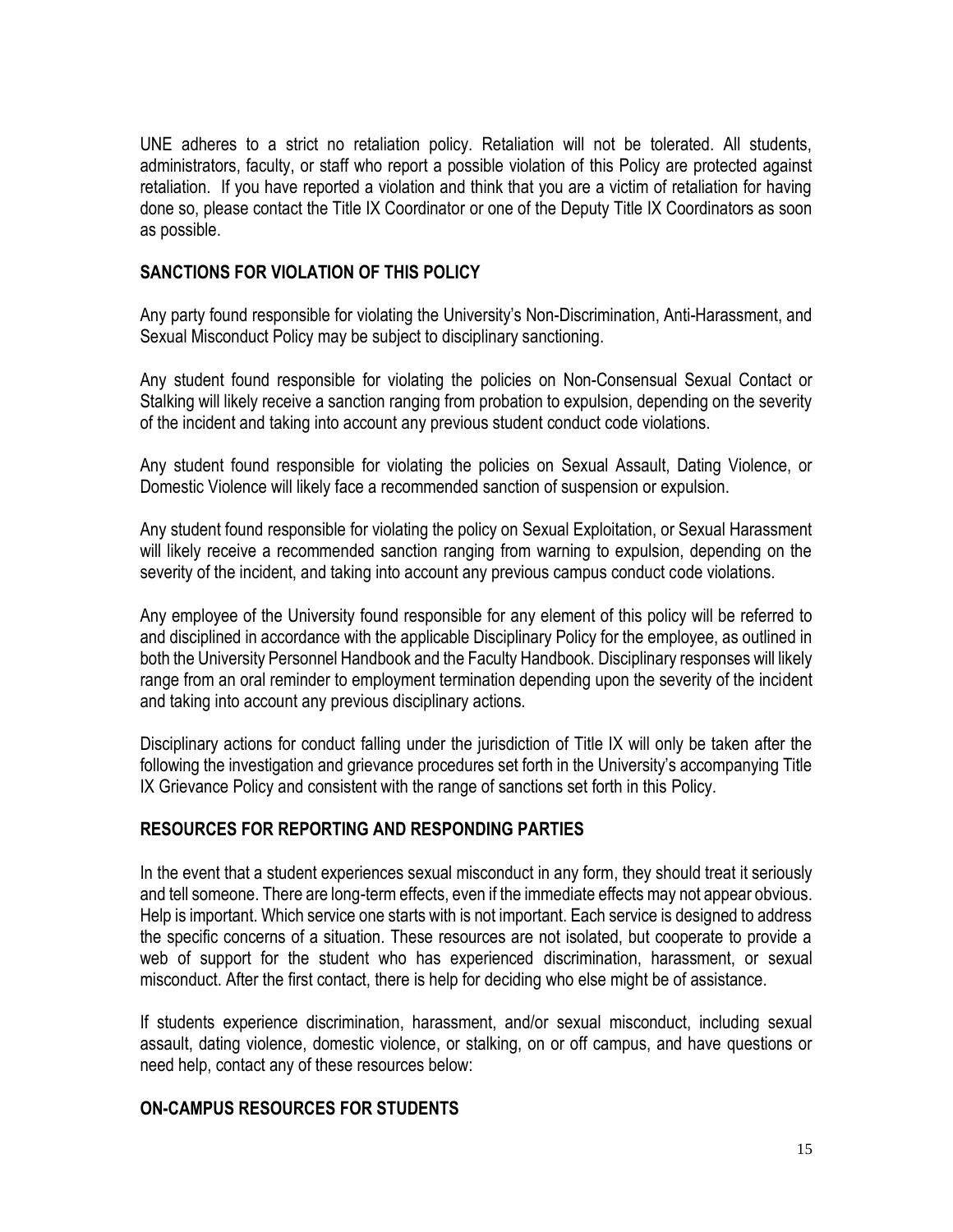**The Title IX Coordinator** for the University of New England is Angela Shambarger, 207-221-4554, [ashambarger@une.edu,](mailto:ashambarger@une.edu) Human Resources Office, both campuses, 11 Hills Beach Road, Biddeford, ME 04005 and 716 Stevens Avenue, Portland, Maine, 04103.

**The Deputy Title IX Coordinators** are: (1) Jennifer DeBurro, Vice President for Student Affairs at 207-602-2372 or [jdeburro@une.edu;](mailto:jdeburro@une.edu) (2) Ray Handy, Associate Dean of Student Affairs: 207-221 4213, [rhandy@une.edu;](mailto:rhandy@une.edu) (3) Heather Davis, Director of Athletics, 207-602-2629, [hdavis@une.edu;](mailto:hdavis@une.edu) (4) Janna Merritt, Assistant Director of Human Resources, 207-602-2281, [jmerritt2@une.edu;](mailto:jmerritt2@une.edu) or (5) Ed Doyle, Senior Associate Director of Human Resources, 207-221-4307, [edoyle1@une.edu.](mailto:edoyle1@une.edu)

### **Student Counseling Services** for the University of New England.

For general Counseling Services support: Biddeford Campus: 207-602-2549/toll-free 1-866-743-2230, or on the Portland Campus: 207-221- 4550 or toll-free: 1-866-798-9201. UNE's on-call counselor may be reached by calling 207-602-2549 and then pressing "6".

Confidential and free to students. <http://www.une.edu/studentlife/counseling>

**University Safety and Security**: In case of **emergency**, University Safety and Security for both the Portland and Biddeford campuses may be reached by **dialing 366** from any campus phone and by dialing (207) 283-0176 from any non-campus phone. In all emergencies, 911 can be dialed from any on-campus phone to reach local law enforcement or emergency medical services. University Safety and Security can also assist a student in reaching local emergency services.

In non-emergency situations, University Safety and Security may be reached at: 207-602-2298.

### **[Student Health Care](https://www.une.edu/student-health-center)**

### **207-602-2358 (BC) or 207-221-4242 (PC)**

During routine Health Center hours, staff can provide immediate emergency and ongoing medical care, STD (sexually transmitted disease) testing, and pregnancy testing and prevention. With the complainant's consent, they will make arrangements with local hospitals, municipal Police Departments, and Campus Safety and Security for transportation and medical protocol used to provide evidence for prosecution. They will also provide referral and advice regarding campus and community resources.

#### **[Housing and Residential/Commuter Life Staff, Biddeford Campus, \(BC\)](https://www.une.edu/studentlife/biddeford/residential/res-ed-office)**

(Resident Advisor or Professional Staff)

### **Individual R.A. extension or 207-602-2272 (BC) for Housing**

This office can provide immediate support and response, make arrangements as necessary for emergency services, provide advice regarding university and community resources, and provide intervention to assure safety.

#### **[Intercultural Student Engagement](https://www.une.edu/ise)**

**Biddeford Campus: Campus Center 100, 207-602- 2461 or Portland Campus: 02 Proctor Hall, 207- 221-4212.** Online[: http://www.une.edu/ise.](http://www.une.edu/ise) Can help connect students to resources and support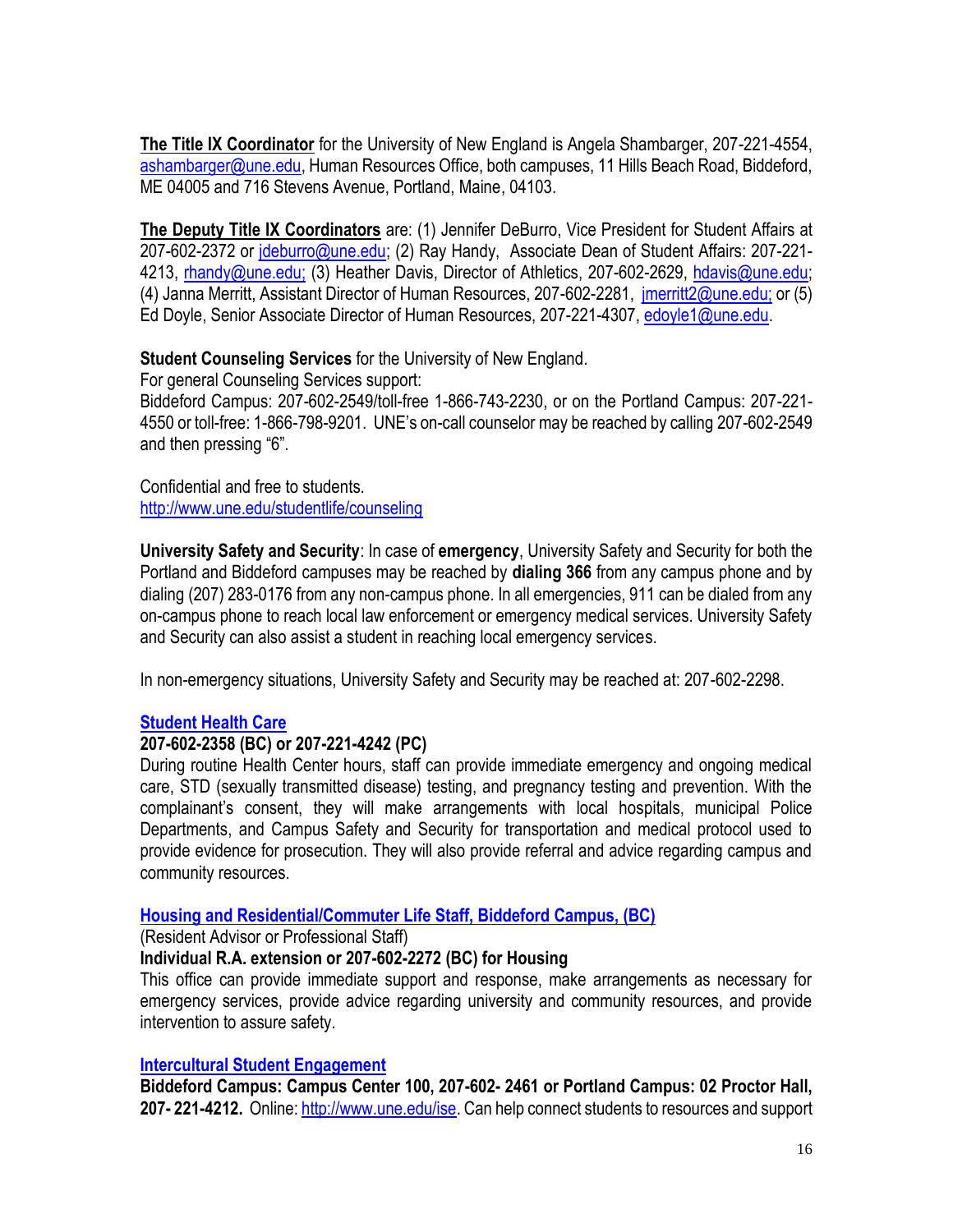regarding spiritual or faith communities as well as provide information on gender expression and inclusivity.

#### **Student Access Center**

**Biddeford Campus:** 207-602-2815, **bcstudentaccess@une.edu Portland Campus:** 207-221-4438, **pcstudentaccess@une.edu**

#### **OFF-CAMPUS RESOURCES Police Department (911)**

Any individual who experiences sexual misconduct can contact the Police Department or Department of Safety and Security for assistance in obtaining medical attention and to initiate an investigation of the crime. The University will assist any individual who wishes to report to the police. Those departments can summon medical resources and criminal investigators, act as a liaison with local law enforcement, County Attorney, and Victim/Witness Advocate, and provide referral and advice regarding University and community resources. The University will make reasonable efforts to protect and secure the complainant's rights and the complainant will have input into the course of the investigation.

#### **Hospital Emergency Department**

#### **Maine Medical Center at 207-662-2381 or Southern Maine Medical Center at 207-294-5000**

These health care units can provide immediate medical care, STD (sexually transmitted disease) testing and pregnancy testing and prevention. The successful prosecution of sexual assault/rape cases often depends on physical evidence collected soon after the assault. Each hospital has health care providers trained to treat individuals who have experienced sexual assault/rape with attention to collecting physical evidence. In order to assure the collection of evidence, individuals who have experienced sexual assault/rape are advised not to wash or change clothes prior to seeking immediate medical treatment.

#### **Maine State Crisis Number**

1-888-568-1112

**National Crisis Text Line** Text "TALK" to 74174

**National Suicide Prevention Lifeline** 1-800-273-TALK (8255)

### **SEXUAL MISCONDUCT SPECIFIC OFF-CAMPUS RESOURCES**

#### **[Sexual Assault Response Services of Southern Maine](http://www.sarsonline.org/)**

*24 Hours: 1-800-871-7741, 207-828-1035 (Cumberland Administrative Office), or 207-571-3451* Provides confidential hotline counseling and referral for victims of sexual misconduct. They may accompany you to a medical facility and stay with you during an examination if you wish. <https://www.sarssm.org/>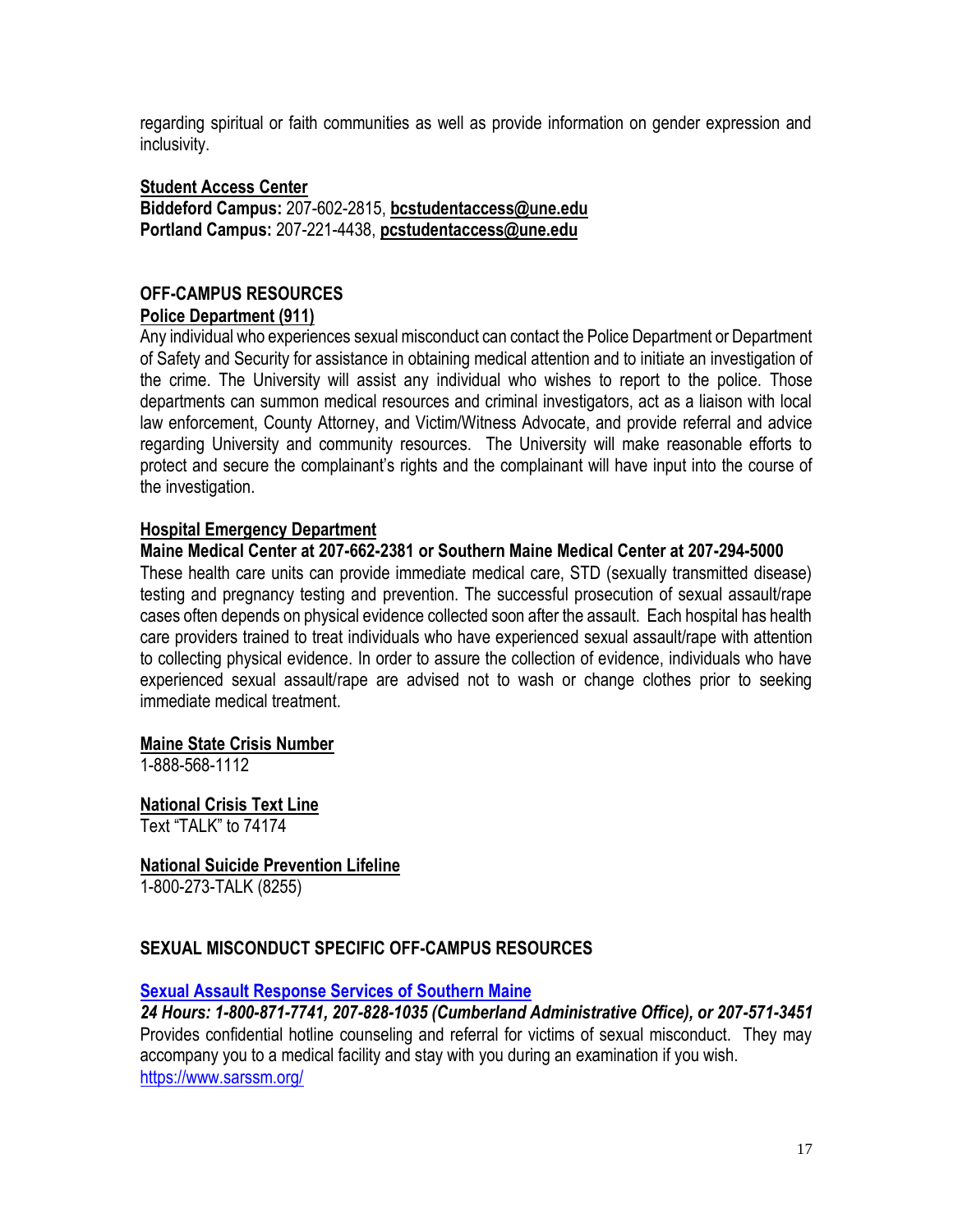### **[Caring Unlimited](https://www.caring-unlimited.org/)**

#### **1-800-239-7298**

York County's Dating/Domestic Violence Program. 24-hour confidential hotline counseling and referral, free court advocates for help obtaining orders for Protection from Abuse, confidential emergency shelter.

https://www.caring-unlimited.org/

### **[Through These Doors](http://throughthesedoors.org/)**

#### **1-800-537-6066, or 207-874-1973**

Cumberland County Domestic Violence Services. 24-hour confidential hotline counseling and referral, free court advocates for help obtaining orders for Protection from Abuse, confidential emergency shelter.

<https://www.throughthesedoors.org/>

#### **[Planned Parenthood of Maine](https://www.plannedparenthood.org/health-center/maine/portland/04101/portland-health-center-2940-91770/std-testing-treatment?gclid=EAIaIQobChMIu7yhnvfJ3AIVlwOGCh23cgAJEAAYASAAEgL7tPD_BwE)**

**Biddeford: 275 Main St, Suite 102, Biddeford, ME 04005 207-282-6620 Portland: 443 Congress Street, Portland, ME 04101, 1-800-230-7526, 207-221-4242** or online at <https://www.plannedparenthood.org/planned-parenthood-northern-new-england> Confidential services and can provide information about emergency contraception and information about sexually transmitted diseases.

#### **Rape, Abuse, and Incest National Network (RAINN) (confidential resource)**

800-656-HOPE (4673) <https://www.rainn.org/>

### **National Sexual Violence Resource Center (NSVRC)**

<https://www.nsvrc.org/>

### **APPLICABLE PROCEDURES UNDER THIS POLICY**

In response to a report of sexual misconduct under this Policy, including conduct covered by Title IX, the report may be resolved in any one of the following ways (1) by the Title IX Coordinator offering or providing supportive measures to the Complainant and/or the Respondent; (2) by the Complainant filing a formal complaint and initiating a formal investigation and grievance process; (3) by the Title IX Coordinator filing a formal complaint and initiating a formal investigation and grievance process; or (4) by both parties voluntarily and mutually entering into an informal resolution, as deemed appropriate by the Title IX Coordinator, after the filing of a formal complaint.

The nature of the reported conduct, the location of the reported conduct and the role of the Respondent determines the procedures that will be used to investigate and resolve formal complaints under this Policy. The goal of the University in utilizing these procedures is to provide the appropriate framework for the investigation and if necessary, the adjudication of these complaints and to provide Complainants and Respondents a fundamentally fair process for resolution of such complaints.

**For Title IX Covered Conduct (employees and students)**: Please see the Title IX Grievance Policy linked here: https://www.une.edu/title-ix-civil-rights-compliance.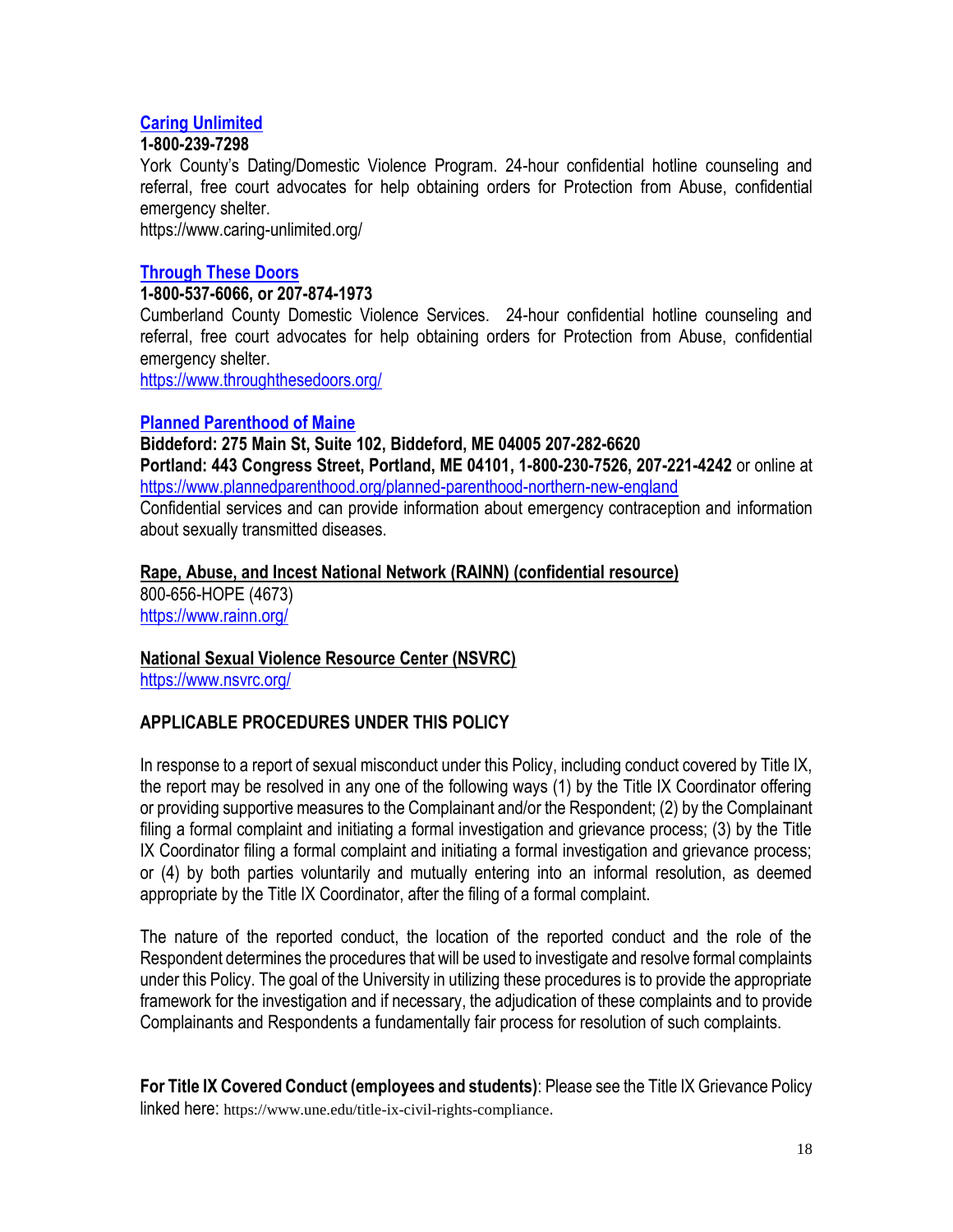**For Discriminatory Conduct, Harassment and Sexual Misconduct Not Covered by Title IX (employees)**: Please see the University's Personnel Handbook, linked here: <https://www.une.edu/pdfs/une-personnel-handbook> and the investigation process listed below.

### **For Discriminatory Conduct, Harassment and Sexual Misconduct Not Covered by Title IX (undergraduate and graduate students):** Please see the process below.

Reported conduct may also implicate other University policies and/or professional codes of conduct and, where applicable, referred to the applicable grievance procedures for resolution.

### **COMPLAINT REVIEW PROCEDURES FOR ALLEGED VIOLATIONS OF THE UNIVERSITY NON-DISCRIMINATION, ANTI-HARASSMENT, AND SEXUAL MISCONDUCT POLICY BY STUDENTS**

- A. Steps Taken By the Title IX Coordinator Once A Formal Complaint is Received: **Once a complaint has been received by the Title IX Coordinator or one of the Deputy Title IX Coordinators as set forth above the following steps will be taken:**
	- a. The Title IX Coordinator or designee (hereafter referred to as the Title IX Coordinator) will meet with the Complainant and conduct an initial assessment. As part of the initial assessment, the Title IX Coordinator will determine whether the University has jurisdiction and which policy (or policies) and grievance process applies. The Complainant may be asked to provide a statement of the allegations in writing.
	- b. If the allegations in the complaint would constitute a violation of the discriminatory harassment or sexual misconduct provisions of this Policy and/or the Student Conduct Code if proved, then the Title IX Coordinator will meet with the Respondent.
		- i. The Title IX Coordinator will issue a letter to the Respondent outlining the specific sections of the Policy and/or Student Conduct Code, and/or applicable professional codes of conduct the Respondent is alleged to have violated. The Title IX Coordinator may also meet with the Respondent in person to inform the Respondent of the allegations and provide access to resource for support prior to issuing the written notice of allegations.
	- c. A Respondent may elect not to participate in the University process as that is their legal right. However, failure to provide information to the Title IX Coordinator or to otherwise not participate in the process as it moves forward will not stop the University's investigation and grievance process from proceeding according to the provisions of this policy.
- B. Investigation of Alleged Violations of Discriminatory Harassment and Sexual Misconduct
	- a. All allegations of discriminatory harassment and sexual misconduct will be investigated either by the University's Title IX Coordinator, internal Title IX Investigator and Prevention Specialist, or designee, or at the University's sole discretion by an outside Investigator.
	- b. The Investigator will attempt to be expeditious in conducting interviews, gathering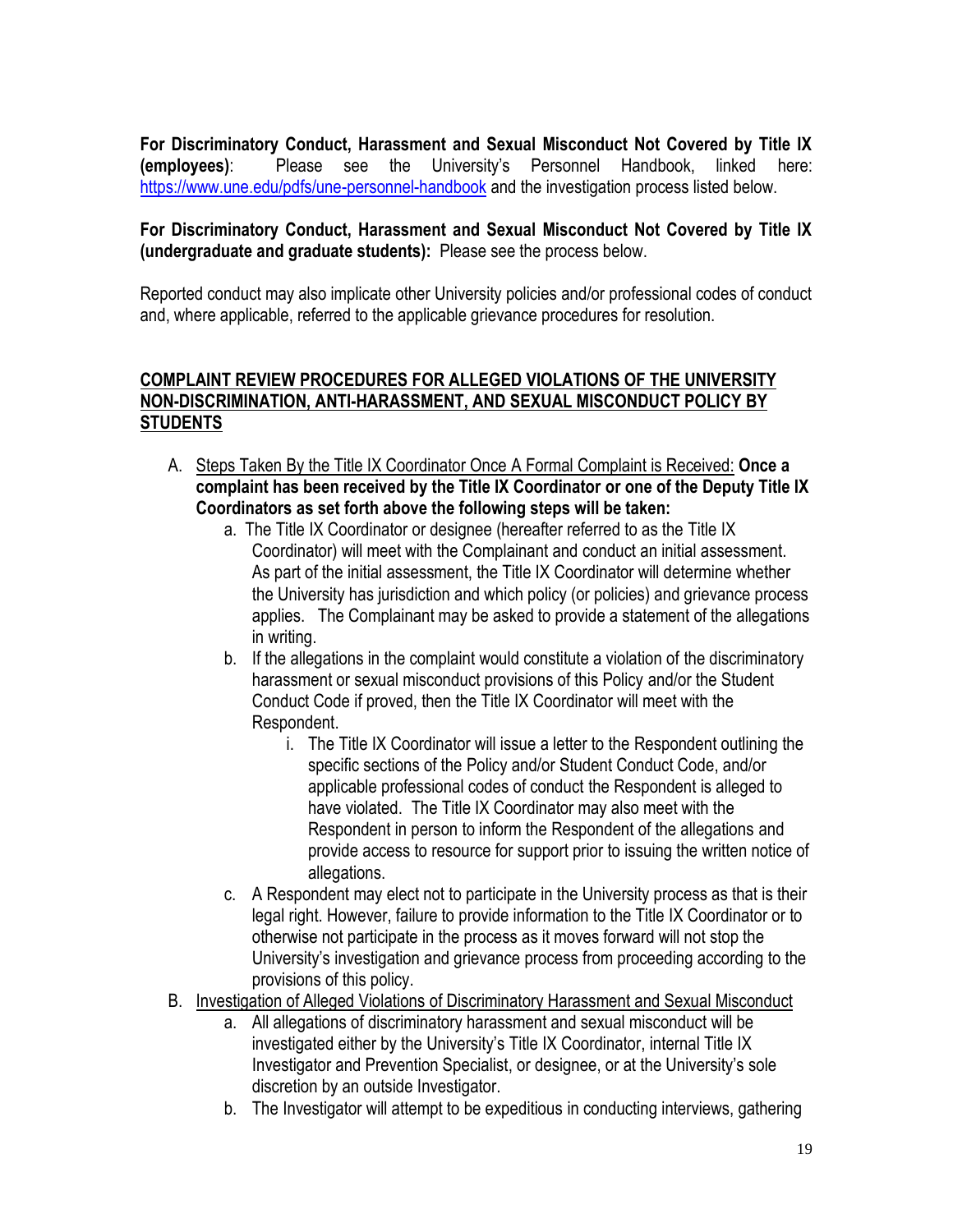evidence, and producing a final report but will not sacrifice thoroughness for a specific time frame for completion. Generally, however, investigations will range in length from 60-90 days.

- c. The Investigator will be provided with the information obtained from the Complainant and/or the Respondent. The Investigator will meet with and interview both parties and will provide both parties with the opportunity to identify witnesses and or documents such as texts or other electronic media that either party would like the investigator to interview or to consider as evidence.
	- i. The Investigator may meet with the Complainant, the Respondent, and any witnesses deemed to have relevant information in any order the Investigator deems appropriate. The Investigator may also meet with either party or any of the witnesses more than once.
	- ii. During the interviews, the Complainant and the Respondent may both choose to have an advisor and/or a support person with them. The advisor may be a member of the UNE community or if the violations asserted against the Respondent include allegations of sexual misconduct covered under the Clery Act/Title IX, they may be any individual of the party's choosing, including an attorney. The advisor is there for support and may not address the Investigator. If the advisor is in any way disruptive of the investigatory process, the investigator shall ask the advisor to leave the room and the process shall not continue until they have done so.
- d. The investigator will gather other relevant information or evidence, including documents, photographs, communications, card swipe records, video evidence, and electronic records. The investigator may visit relevant sites and locations. The investigator may also consider publicly available social media or online sources, though will generally not actively monitor online information. The investigator may, in certain cases, consult with witnesses who have subject matter expertise related to issues involved in the investigation (e.g. medical professional to opine on physical injury). Character witnesses are not permitted. The investigator has the discretion to determine which witnesses to interview and what evidence to collect, as well as to determine the relevance of such information. Both parties may submit questions to the investigator that they want asked of the other party and/or witnesses by the investigator. The investigator has the discretion to determine the relevance of any questions posed and therefore which questions to ask. There is a presumption that all investigatory interviews conducted by the investigators will be recorded electronically in accordance with the *University Investigative Interview Recording Policy*. Once all of the interviews have been completed and the investigation phase is complete, both the Complainant and the Respondent shall be provided an opportunity to review a copy of all interview summaries (or transcripts) and the evidence the investigator deems relevant and intends to rely upon in the investigator's findings ("the Record"). Redactions will be made as appropriate to comply with applicable privacy laws and as necessary to exclude information that is irrelevant, prejudicial, and/or protected by a privilege where appropriate consents for disclosure have not been obtained (e.g. information subject to rape shield protection or personal health information) to protect students' personally identifiable information involving matters outside the scope of the investigation.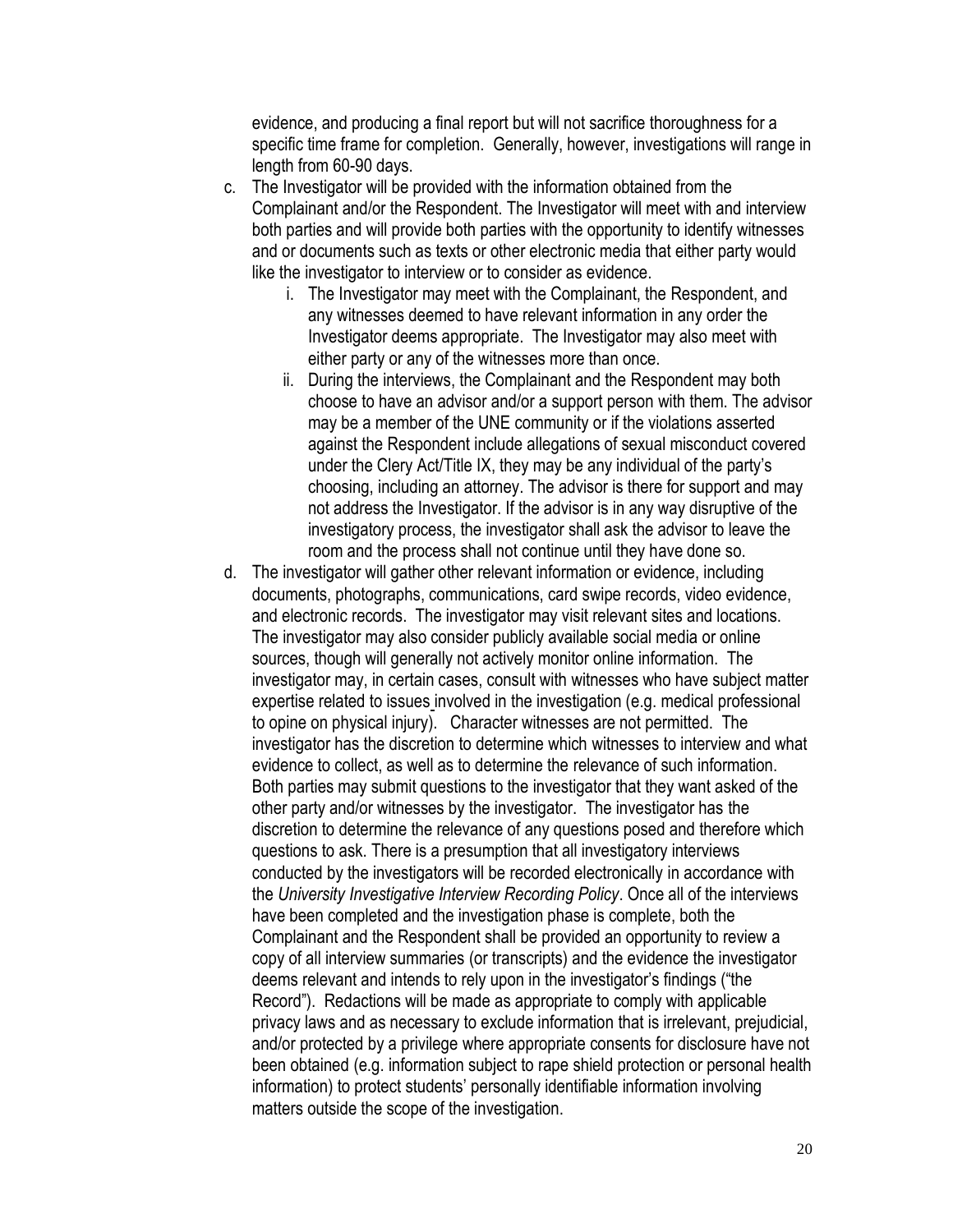- e. Once the Complainant and the Respondent have each had the opportunity to review the Record, they shall each have the opportunity to provide the Investigator with any additional written statement they wish to submit concerning what they have reviewed in the Record.
	- i. The Complainant and the Respondent should provide this additional statement, if they wish to submit one, to the Investigator within five (5) business days of the receipt of the Record.
	- ii. The Investigator will review and consider the parties' statements (to the extent timely submitted) in the investigation report.

# C. Investigation Report

a. The Investigator's report shall set forth findings of fact which shall include assessments of credibility where called for. Based on those findings of fact and the applicable provisions of University policy, the Investigator will make a recommended finding based on the preponderance of the evidence standard as to whether or not the investigator finds the Respondent responsible for each of the allegations of violation of University policy set forth in the letter of specific allegations sent to the Respondent prior to the start of the investigation. The Investigator shall not make any recommendation as to possible sanctions. If the alleged facts, even if substantiated, would not meet the specific policy elements of conduct that is prohibited by this Policy, the investigator may either (1) dismiss the complaint or (2) refer the complaint for resolution under a separate University policy and process, as applicable. If the investigator dismisses the complaint, the parties shall have the opportunity to appeal the dismissal decision by initiating the appeal process for any of the reasons set forth under Section E below.

# D. Hearing Panel

- a. Following the completion of the investigation report, the VPSA will ask the Director of Student Conduct to convene a three-person Hearing Panel. The Hearing Panel will be chaired by the Director of Student Conduct and a two-person panel of decision makers.
	- i. The Hearing Panel shall be chaired by the Director of Student Conduct. Based on the findings of facts, the Hearing Panel shall meet to consider the recommended findings of the investigator to determine whether there is sufficient evidence, by a preponderance of the evidence, to establish that the Respondent engaged in conduct that is prohibited by this Policy, the Hearing Panel and/or other applicable professional code of conduct and to determine what sanctions, if any, are appropriate for the violations. The Hearing Panel may accept or reject the recommended findings of the investigator. The Hearing Panel may also direct the investigator to conduct any follow up inquiry or investigation the Hearing Panel deems necessary to reach a final determination.
- b. Both the Complainant and the Respondent shall each have the opportunity to appear before the Hearing Panel to address the investigator's recommended findings and the material issues before the Panel. They may also choose to submit a statement in writing to the Hearing Panel and to not appear in person.
	- i. An appearance by either the Complainant or the Respondent is voluntary and not required. If either or both choose to appear they may each have an advisor with them. The advisor may be a member of the UNE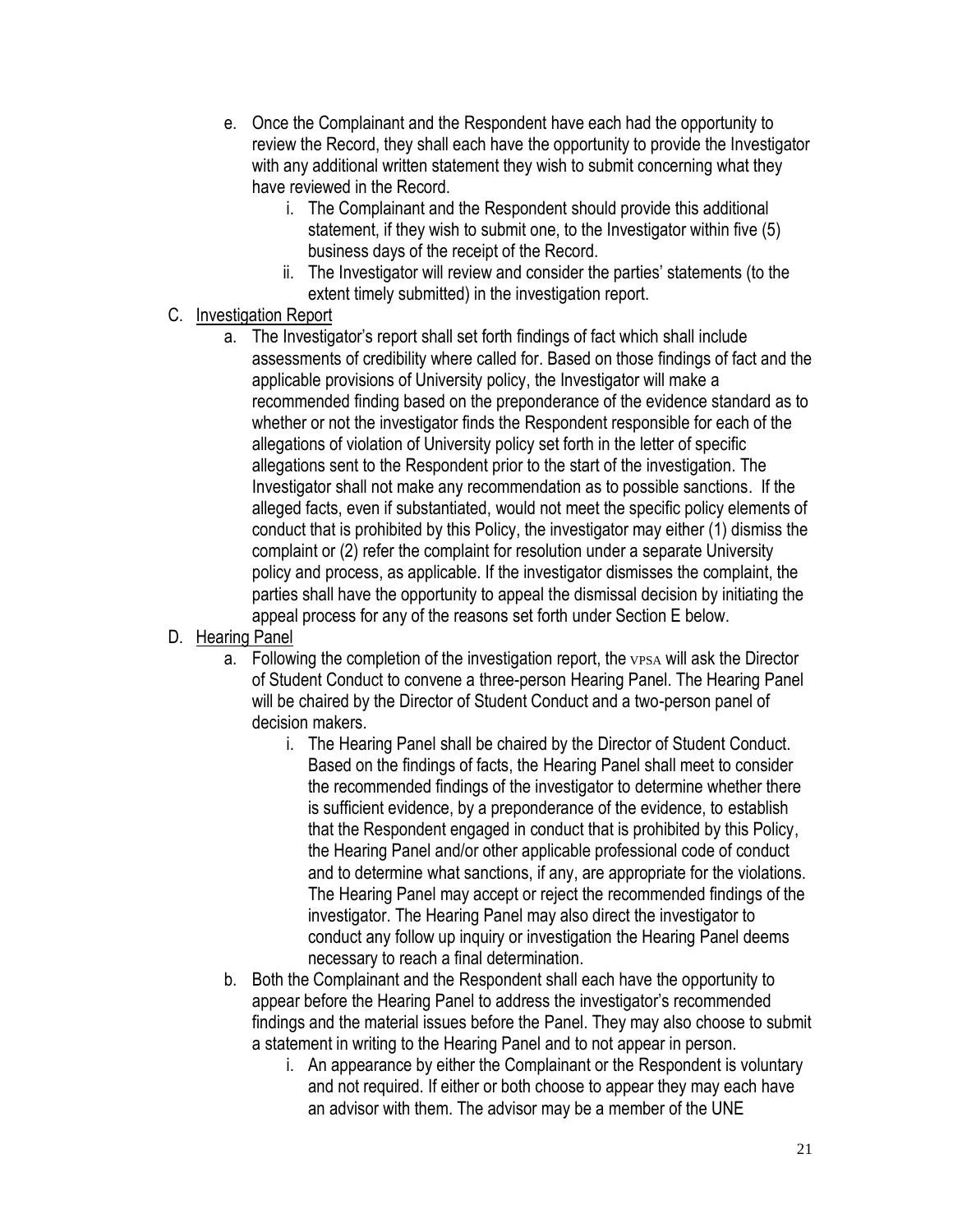community or if allegations involve conduct covered by the Title IX or Clery Act, they may have an advisor of their choice (who may be an attorney). The advisor is there for support and may not address the Hearing Panel. If the advisor is in any way disruptive of the Hearing process, the Director of Student Conduct shall ask the advisor to leave the room and the process shall not continue until they have done so. The proceedings of the Hearing shall not be recorded in any manner.

- c. At the conclusion of the Hearing, the parties and their advisors shall leave the room and the Panel shall begin deliberations in order to make a determination of responsibility and, if the Respondent is found responsible, what, if any, sanctions should be assigned for the violations of the provisions of this Policy. The determination of responsibility and sanctioning portions of the Hearing may be bifurcated.
	- i. If the Respondent is found responsible and is an undergraduate, graduate, or professional student in a program with a professional code of conduct, a faculty member from the student's College or Program shall be added to the Hearing Panel to address applicable professional code of conduct issues and serve as.an additional decisionmaker on sanctioning only.
	- ii. In determining sanctions, the Panel shall consider the final investigation report, the statements made by the parties in the hearing, and any previously adjudicated violations of the Student Conduct Code and any related sanctions.
	- iii. Once the Panel has reached its decision, the Director of Student Conduct shall report the decision of the Panel to the Title IX Coordinator who shall inform the Complainant and the Respondent of the decision in writing.

### E. Appealing a Decision of the Hearing Panel

- a. Within seven (7) business days of the receipt of the written decision letter from the Title IX Coordinator, both Complainant and the Respondent shall have the right to appeal the decision on sanctions to the Vice President of Student Affairs (VPSA) or designee. The appeal may raise any of the following grounds (1) alleged procedural errors that had a material impact on the fairness of the proceedings by the Hearing Panel; (2) new evidence that was not reasonably available at the time of the hearing that could have affected the outcome of the matter. Upon receipt of the appeal request, the VPSA will determine if it meets the requirements for an appeal review and convene a three-person appeal board chosen from a pool of trained appeal board members.
	- i. Within seven (7) business days of the receipt of the appeal/s the threeperson appeal board shall issue a decision in writing to both the Complainant and the Respondent. The three-person appeal board may uphold the decision of the Hearing Panel or return the decision to the Hearing Panel through the Director of Student Conduct for reconsideration of a procedural error or based on new evidence.
	- ii. If necessary, the Hearing Panel will reconsider their decision based on the concerns of the three-person appeal board. The Hearing Panel shall issue a new written decision to the three-person appeal board within seven